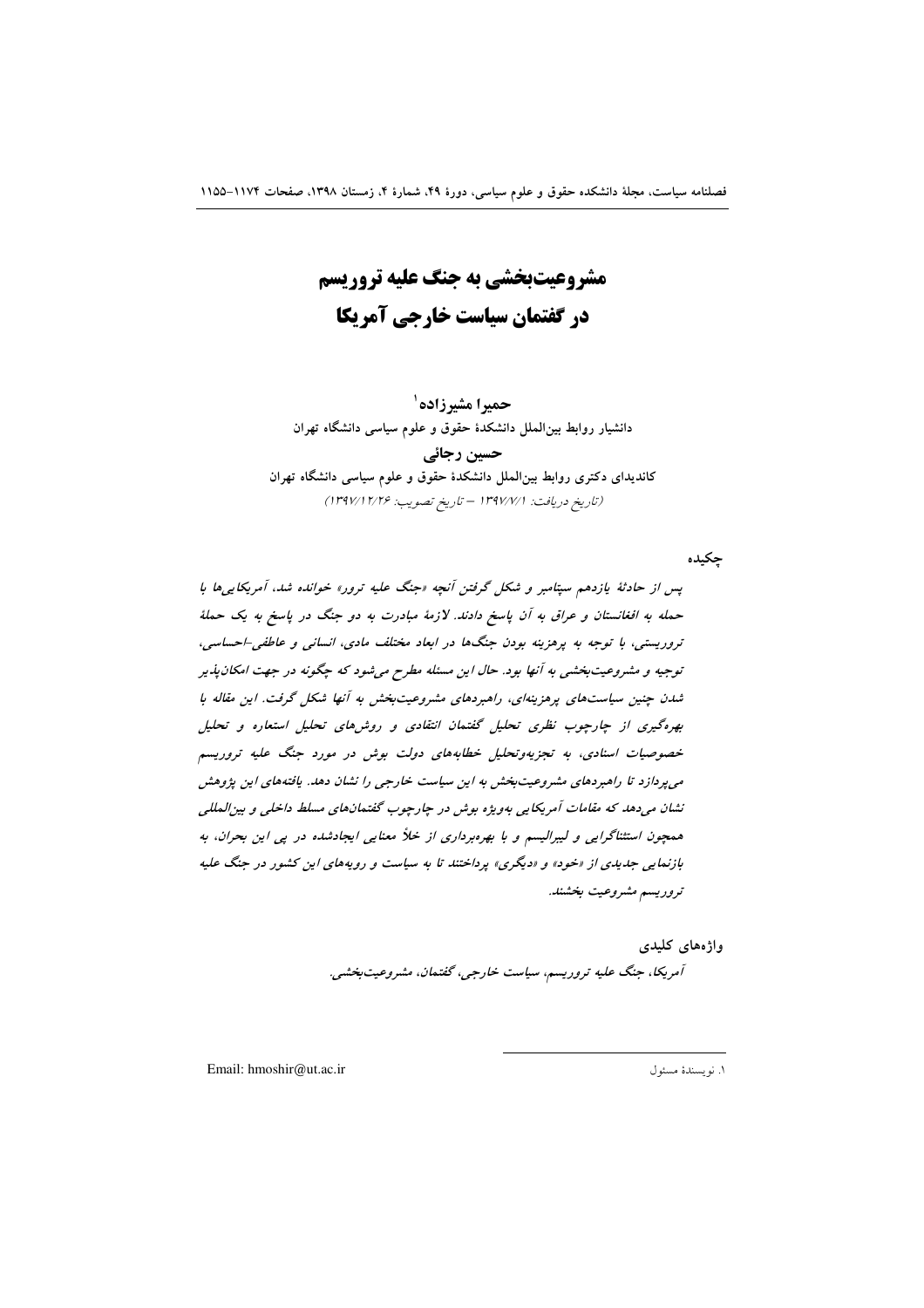حملات تروریستی یازدهم سیتامبر ۲۰۰۱ در ایالات متحده، دورهٔ جدیدی از سیاست خارجی این کشور را در پی داشت. رئیس جمهور آمریکا پس از این حملات، با اعلام راهبرد جدید این کشور مبنی بر مبارزه با تروریسم، همهٔ کشورهای جهان را تهدید کرد که یا باید با آمریکا همکاری کنند یا در صف تروریستها قرار گیرند (منفرد، ۱۳۹۲: ۵۴). بوش با به بهکار بردن عبارت «جنگ صلیبی» بهروشنی جهان اسلام را بهعنوان نقطهٔ کانونی این مبارزه مشخص ساخت (فتاحي اردكاني، ١٣٨٥: ١٧). وي نه روز پس از حمله، القاعده را بهعنوان متهم اصلي معرفي کرد و از طالبان افغانستان خواست تا بدون هیچگونه پیششرطی رهبران این سازمان را تحویل دهند (Bush, 2001). درخواست طالبان برای مذاکرات بیشتر در این خصوص توسط بوش رد و در تاريخ ۷ اكتبر ۲۰۰۱، حمله به افغانستان آغاز شد (Guardian, 2001). يس از حمله به افغانستان، رهنامهٔ جدید امنیت ملی بوش اعلام شد که بر چهار اصل جنگ پیشگیرانه، مبارزه با تروریسم، تغییر رژیمهای شکستخورده و اشاعهٔ دموکراسی استوار بود (محمودی و گودرزی، ۱۳۹۱: ۴۴۲). دولت بوش بر آن بود که مهمترین تهدیدات معطوف به امنیت ملی آمریکا یعنی تروریسم و افراطگرایی از «دولتهای شرور» و رژیمهای غیردموکراتیک در خاورمیانه ناشی میشود، به همین سبب سعی کرد با ارائهٔ طرح «خاورمیانهٔ بزرگ» نسبت به اصلاحات، دموکراسی سازی و برچیدن دولتهای «شرور» و مخالف آمریکا بهعنوان راهحلی اساسی در جهت برقراری ثبات و امنیت در خاورمیانه اقدام کند (منفرد، ۱۳۹۲: ۵۷).

اقدامات تهاجمی ایالات متحده در جنگ علیه تروریسم با تهاجم نظامی به افغانستان پایان نپذیرفت. رئیسجمهور آمریکا در بیانیهٔ اتحاد خود به کنگره در ۲۹ ژانویهٔ ۲۰۰۲، از «محور شرارت» که بهزعم وی از کشورهای ایران، عراق و کرهٔ شمالی تشکیل شده است، سخن به میان آورد (Bush, 2002a). سپس تلاش کرد تا موضوع عراق را به یازدهم سپتامبر و جنگ علیه ترور پیوند بزند (Bush, 2002b). سه روز پیش از آغاز حمله به عراق، بوش از فریب و تهدید بازرسان تسلیحاتی سازمان ملل توسط دولت عراق و آمادگی آن برای استفاده از سلاحهای كشتارجمعي عليه همسايگان و مردمش سخن گفت (Bush, 2003a) و دو روز بعد مدعى شد که نیروهای ائتلاف، تنها اهداف مهم نظامی را هدف قرار خواهند داد تا توانایی صدام را برای بريا كردن هر جنگي در آينده سست كنند (Bush, 2003b).

در عمل، آنچه پس از چند سال اتفاق افتاد، با انگیزهها و اهداف اعلامشده چندان سازگار نبود. راهبرد دولت الگو در عراق با شکست مواجه شد و بهجای عناصر لیبرال و سکولار مدنظر ایالات متحده، گروههای اسلامگرای شیعه توانستند با استفاده از روند دموکراتیک، قدرت پیدا کنند. در عرصهٔ امنیتی شورش گروههای سنی و القاعده با ایجاد خشونتها و

مقدمه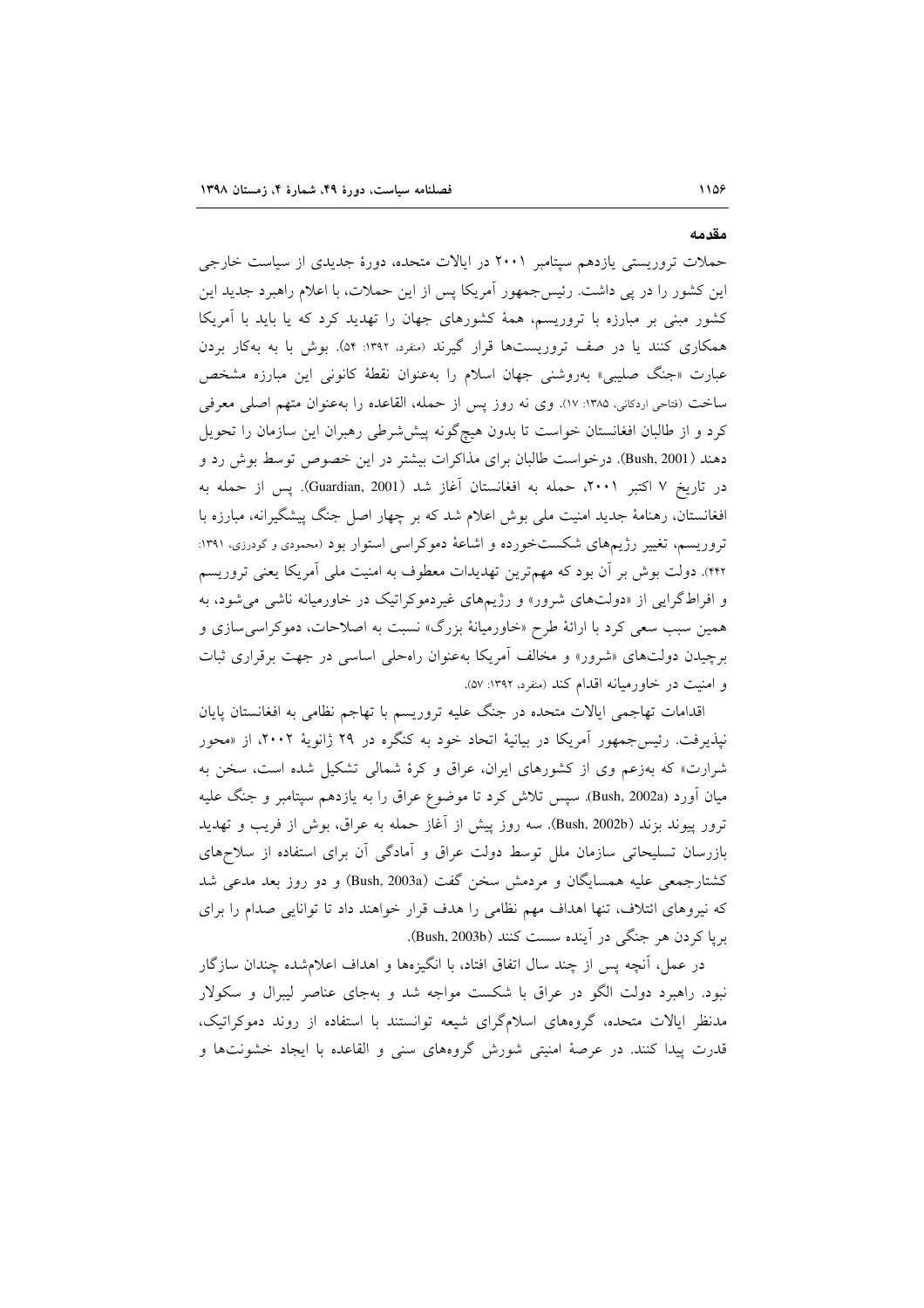ناامنیهای وسیع، راهبرد آمریکا را با ناکامی مواجه کرد. کشته شدن حداقل ۱۹۰ هزار غیرنظامی، بحرانی بودن شاخص های فساد اداری، وضعیت وخیم بهداشتی و درمانی و آلودگی شدید هوا به غبارهای سمی حاصل از جنگ، از دیگر پیامدهای حمله به عراق بود. مشکلات دیگری چون هزینهٔ بیش از ۱۷۰۰ میلیارد دلاری جنگ برای مالیاتدهندگان آمریکایی، کشته شدن ۴۴۸۸ سرباز آمریکایی و خودکشی بسیاری دیگر هزینهای بود که خود آمریکایی ها يرداختند (Crawford, 2013). افزون بر بحرانهاي انساني ناشي از سياستهاي ايالات متحده در منطقه، نظامیان این کشور درگیر موارد علنی و متعددی از نقض حقوق بشر نیز شدند. رفتارهای ضدانسانی و مخالف حقوق بشر ارتش آمریکا با زندانیان و اسیران جنگی در طول جنگ علیه تروریسم از این موارد بود (گارو، ۱۳۸۷: ۳۷۲).

اما در وهلهٔ نخست مبادرت به جنگ همراه با هزینههای بسیار سنگینی که می آفریند و پیامدهای اَن (بهخصوص پیامدهای ناخواسته اعم از پیشبینیشده یا پیشبینینشده) لاجرم بحث مشروعیت را بهدنبال می[ورد و جنگ نیاز به توجیه پیدا میکند. مشروعیتبخشی ٰ بهعنوان گفتمانی برای توضیح و توجیه عمل اجتماعی و فراهم کردن دلایل و زمینههای خوب یا انگیزههای قابل قبول برای عملی در حال یا گذشته، تعریف می شود. شیوههای مشروعیتبخشی، روشهای سیاسی-اجتماعی هستند که برای اعمال گذشته و کنونی که مورد انتقاد ديگران قرار مي گيرند، دلايل و انگيزههاي قابل قبول ارائه مي كنند (Van Dijk, 1998: 255). روش رایج در اینجا طبیعی۳ازی<sup>٬</sup> است که سیاست را با این ادعا که پاسخی طبیعی به وضعيت پيش آمده است، مشروع مي كند (Van Leeuwen, 2007: 99). واضح است كه سیاستمداران در بهکارگیری گفتمان برای مشروعیتبخشی به خشونت و بهطور خاص جنگ تلاش می کنند (Dunmire, 2009). یک نکتهٔ کلیدی در موفقیت آنها بهرهمندیشان از قدرت نرم است؛ قدرتی که بدون بهکارگیری نیرو دیگران را متقاعد میکند تا اَنچه را اَنها می خواهند انجام دهند (Chouliaraki, 2005). بخشی از این قدرت از جایگاه و رتبهشان مشتق می شود، ولی بیشتر آن بهعلت امتیاز دسترسی رهبران سیاسی به انبوه رسانهها و قدرت تحت تأثیر قرار دادن مخاطبان عمومي است (Van Dijk, 1998).

با عنایت به آنچه مطرح شد، سؤال اصلی مقالهٔ پیش رو این است که در دولت بوش راهبردهای مشروعیتبخش در گفتمان سیاست خارجی ایالات متحده در جنگ علیه ترور چگونه شکل گرفت؟ بهعبارت دیگر، چگونه بازنمایی ها و هویتسازی ها از طریق راهبردهای

<sup>1.</sup> legitimation 2. naturalization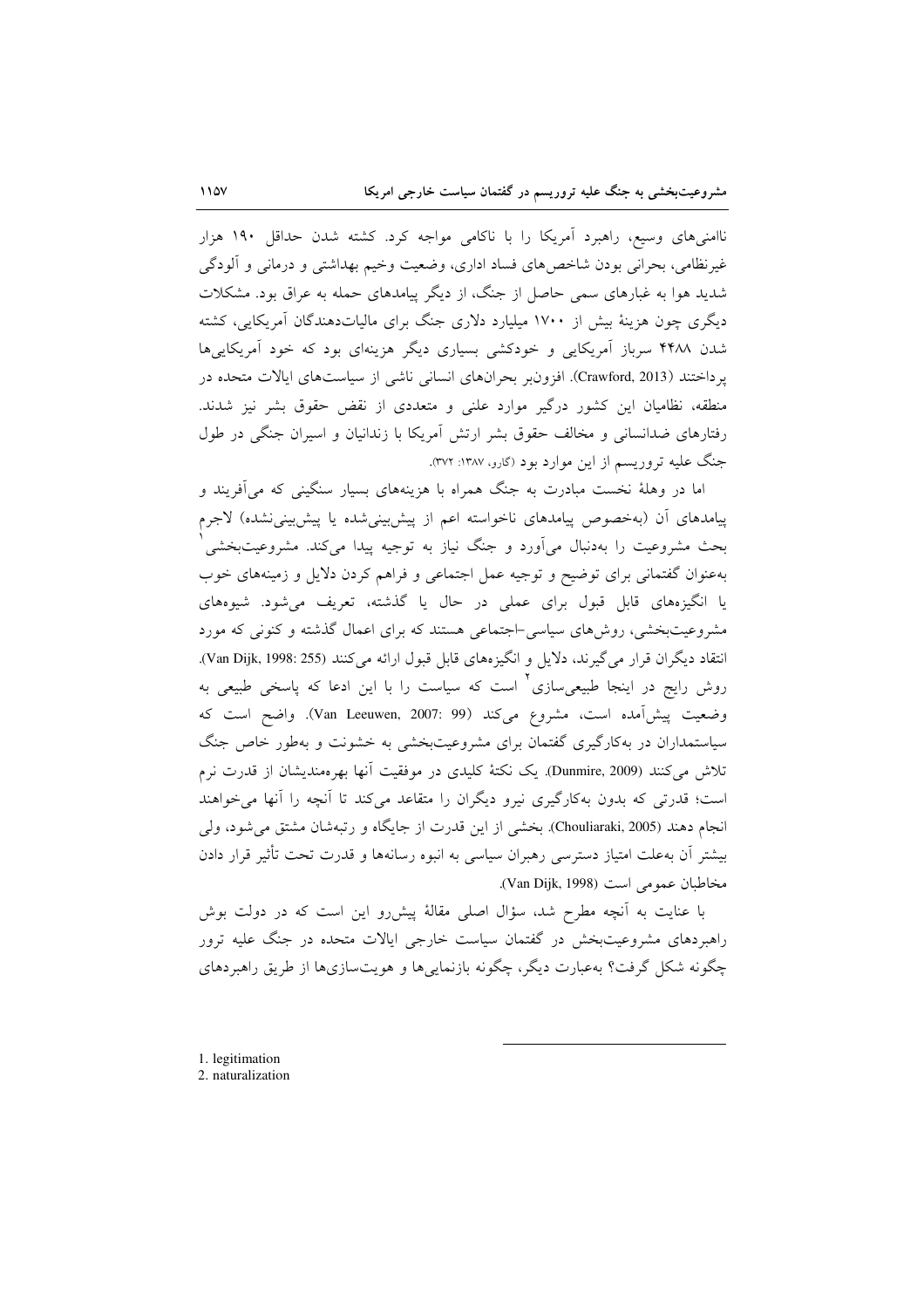گفتمانی در خدمت مشروعیت بخشیدن به آنچه «جنگ علیه ترور» نامگذاری شد یا بهطور خاص، اقدام جنگ عليه افغانستان و عراق قرار گرفت؟

بحث در مورد مشروعیت سیاست خارجی از مباحث مورد توجه در حوزهٔ مطالعات سیاست خارجی است. اینکه چگونه سیاست خارجی میتواند منبع مشروعیت یا برعکس عامل مشروعیتزدایی از دولت شود و اینکه چگونه دولتها میکوشند در این چارچوب کسب مشروعیت کنند، در آثار مختلف بحث شده است. بخشی از این آثار براساس توجهی که به اهمیت افکار عمومی و نقش رسانهها در جهتگیری به آن دارند، به این بعد از سیاست خارجي توجه مي كنند (براي نمونه، ن.ك: Powlick & Katz 1998). در برخي آثار به رابطة ميان قانونی بودن و مشروعیت کنشهای سیاست خارجی دولتها توجه می شود (برای نمونه، ن.ک: Scott & Ambler 2007). بخشي از آثار نيز به نقش عناصر زباني و گفتماني مانند ساختارهاي گفتمانی، چارچوببندی (framing)، و دوگانهسازیها در مشروعیتبخشی به سیاستها توجه داشتهاند (برای نمونه، ن کنز Reyes, 2011; Entman 2004; Oddo, 2011). مشروعیتبخشی های بینالمللی با توجه به قدرت نرم دولتها نیز مورد توجه دانشپژوهان روابط بینالملل بوده است (Nye, 2004).

در مقابل، برخی آثار نیز به این مسئله توجه دارند که منتقدانی که درصدد مشروعیتزدایی از کنشها هستند، در پی آناند که مخاطبان گفتمان سیاسی حاکم را از تاکتیکهای گوناگونی که سیاستمداران برای مشروعیتبخشی به اعمالشان و مشروعیتزدایی از اعمال دیگران بهکار مي گيرند، آگاه كنند (2016: 724 Abid & Manan, 2016) و به اين ترتيب بهنوعي يادگفتمان يا گفتماني مشروعیتزدا شکل میدهند. اما این موضوع که کدامیک از این دو بتواند هژمونیک شود یا اساساً هیچ،یک بتواند به هژمونی دست یابد یا خیر، در طول زمان مشخص میشود.

در این مقاله با توجه به اهمیت بحث مشروعیتبخشی به سیاستها در دو بعد داخلی و بینالمللی، تلاش می شود با اتکا بر نظریهٔ تحلیل گفتمان انتقادی و استفاده از روش های تحلیل استعاری و اِسنادی، متون مرتبط با جنگ علیه تروریسم در دولت بوش تحلیل و چگونگی مشروعیتبخشی به این سیاست در بستر گفتمانهای مسلط موجود نشان داده شود. بحث این مقاله محدود به راهبردهای گفتمانی مشروعیتبخش است و وارد تأثیر عملی آنها یا تغییرات آنها در طول زمان نخواهد شد.

در ادامه پس از ارائهٔ چارچوب نظری و روش، با تجزیهوتحلیل متون تولیدشده در دولت بوش در جنگ علیه تروریسم، به یافتن ریشههای گفتمانی مشروعیتبخش در آن خواهیم ير داخت.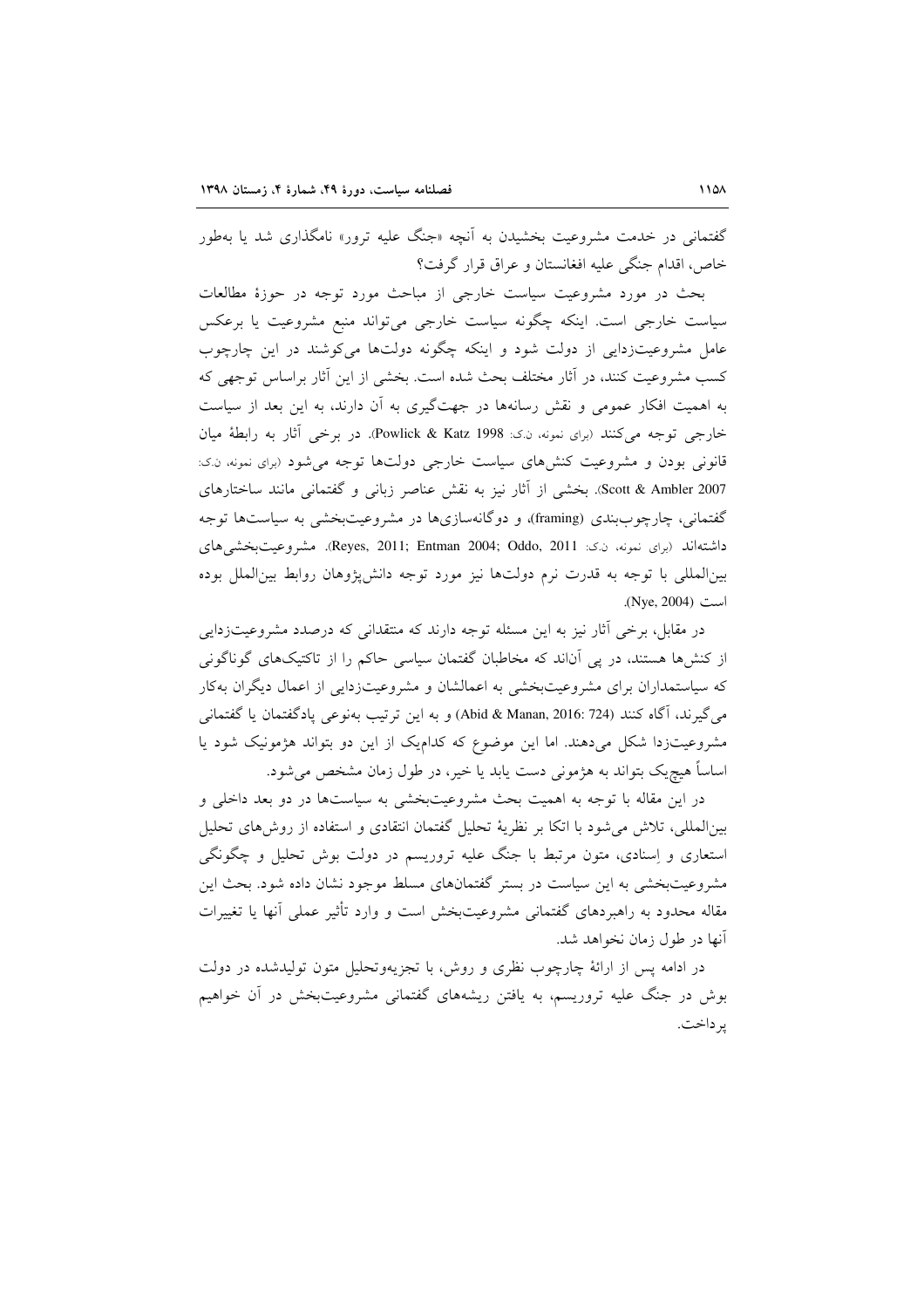### چارچوب نظری و روش پژوهش

بنا به گفتهٔ ماکس وبر هر نظام اقتداری برای ایجاد و رواج مشروعیتش تلاش می کند. بی شک زبان مهم ترين ابزار اين تلاش است (Leeuwen, 2007: 91). زبان امرى اجتماعى است كه واقعیت را برمی سازد؛ دستگاهی است که هویتها و روابط اجتماعی را بهوجود می آورد و منطق میدانهای اجتماعی و روابط قدرت نهفته در انهاست که تعیین میکند چه چیز باید گفته شود یا ناگفته بماند (جنکینز، ۱۳۸۵: ۲۳۴). نقطهٔ شروع رویکردهای تحلیل گفتمان همان ادعای فلسفهٔ زبانی ساختارگرا و پساساختارگراست؛ یعنی اینکه دسترسی ما به واقعیت همواره از طریق زبان است. ما به کمک زبان بازنماییهایی از واقعیت خلق میکنیم که بههیچوجه بازتابی از واقعیت از پیش موجود نیست (یورگنسن و فیلیپس، ۱۳۸۹: ۲۹).

تلقی از زبان بهمثابهٔ نظامی که تابع واقعیتی نیست که آن را بازتاب میدهد، در زبانشناسی ساختارگرای فردینان دو سوسور و بحث او دربارهٔ رابطهٔ دلبخواهانهٔ میان دال و مدلول ریشه دارد (بورگنسن و فیلیپس، ۱۳۸۹: ۳۰) که بعداً در نگاه پساساختارگرایانی چون دریدا با طرح عدم دلالت ثابت یک دال بر یک مدلول و در نتیجه بازی بیپایان دال% به برداشتی رادیکال تر منتهی شد (ن.ک: مشیرزاده، ۱۳۹۳: ۲۵۸–۲۵۶).

اگر در زبان با بی ثباتی معنایی مواجهیم، در درون گفتمان، درجاتی از ثبات معنایی شکل می گیرد. گفتمان یک نظام دلالتی یا معنایی است که از منابع متعددی سرچشمه می گیرد و به جهان اجتماعی معنا و ارزش میبخشد و محدودهٔ أنچه را میتوان یا نمیتوان گفت، مشخص می سازد. گفتمانها با عملیاتی کردن «رژیمهای خاص حقیقت»، سایر شیوههای ممکن هویت و کنش را حذف کرده و همچنین سوژههایی را که مجاز به سخن گفتن و عمل کردن در حوزهای خاص هستند (مثلاً مقامات سیاست خارجی، روشنفکران عرصهٔ دفاع، کارشناسان توسعه)، تعریف میکنند. به بیان دیگر، گفتمانها هستند که هر چیزی را برمیسازند، سوژهها و ابژهها را مشخص میکنند، به آنها مشروعیت میبخشند و از آنها مشروعیتزدایی میکنند (میلیکن، ۱۳۸۵: ۲۱۶). ارنست لاکلا و شانتال موف، از مهمترین نظریهپردازان گفتمان، با استفادهٔ سیاسی از انعطاف پذیری رابطهٔ دال و مدلول، آن را به مفهوم هژمونی گره میزنند. اگر اجماع بر سر معنای خاصی از یک دال در اجتماع، صورت پذیرد، آن دال هژمونیک می شود و در نتیجه کل آن گفتمان به هژمونی دست میbیابد (سلطانی، ۱۳۸۴: ۸۳) و این گفتمان هژمونیک فهم متعارف یک جامعه را برمی سازد، ترجیحات و منافع را شکل میدهد و امکان پذیرش عمومی یک کنش یا مجموعهای از کنش ها را فراهم می کند (مشیرزاده، ۱۳۹۷: ۸۲).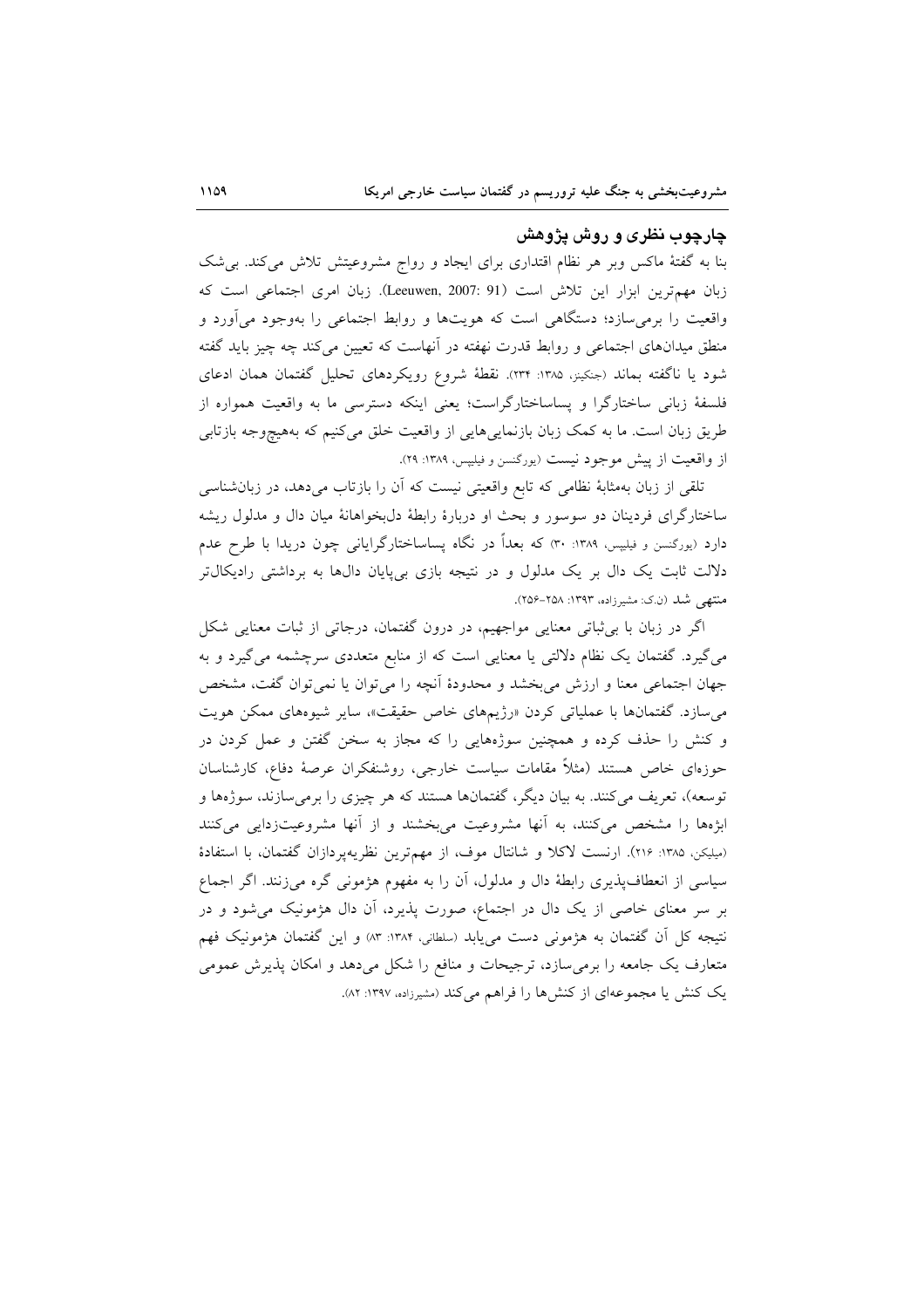در تحلیل گفتمان سیاست خارجی بیش از هر چیز بر نقش آن در بازنمایی <sup>۱</sup>، امکان $یذیر یا$ ممتنع کردن رویههای خاص، شکل دادن به هویت و کارگزاری و چگونگی برساختن خود و دیگری تأکید می شود. بازنمایی میزان اهمیت یک مسئله را مشخص و به این ترتیب طیف خاصی از سیاستها را امکانپذیر میکند. تحلیل گفتمان نشان میدهد که چگونه در میان بازنماییهای رقیب، یک بازنمایی میتواند مسلط شود و در وهلهٔ نخست اقدام یا عدم اقدام و در صورت لزوم نوع اقدام را مشخص کند (مشیرزاده، ۱۳۹۷: ۸۷–۸۵).

نظامهای اقتدار از بازنمایی برای توجیه اقدامات و سیاستهای خود استفاده میکنند. اصحاب قدرت معمولاً سعی می کنند تا بر همهٔ اطلاعاتی که نمودی مثبت از آنها را به نمایش میگذارد، تأکید کنند و اطلاعاتی را که تصویری منفی از آنها می سازد، از اعتبار و اهمیت بیندازند. عکس این امر در مورد بازنمایی گفتمانی از مخالفان و دشمنان و سایر گروههای غیر خودی صدق می کند (وندایک، ۱۳۸۹: ۱۱۹). این نوع بازنمایی، از اشکال هویت یابی است. از دید لاکلا و موف، گفتمانها از طریق ایجاد مرزهای سیاسی و ضدیت میان «خود» و «دیگری»، هويت خود را كسب مي كنند. خصومت و دشمني كه از اين طريق ايجاد مي شود، براي تأسيس مرزهای سیاسی امری حیاتی است. این نوع تثبیت مرزهاست که هویت، صورتبندیهای گفتمانی و کارگزاری اجتماعی را شکل میدهد (سلطانی، ۱۳۸۷: ۹۴). علاوهبر این، می توان گفت برای مشروعیتبخشی به سیاست خارجی، ایجاد مفصل بندی ٔ با دالهای هژمونیک در سطح داخلی و بین المللی ضرورت می یابد. این نوع مفصل بندیها نیز می توانند به کنشهای «خود» مشروعیت بخشند و از کنشهای «دیگری» مشروعیتزدایی کنند. به این ترتیب، در چارچوب تحلیل گفتمان می توان به سازوکارهای زبانی برای مشروعیتبخشی به کنشها، کارگزاران، نهادها و ... يرداخت.

در این مقاله در چارچوب نظریهٔ تحلیل گفتمان، از دو روش تحلیل استعاره` و تحلیل خصوصیات اسنادی<sup>،</sup> برای تجزیهوتحلیل دادهها استفاده میشود. روش تحلیل استعاره در سال های اخیر به روشی متداول در رشتههای علمی مختلف از جمله روانشناسی، جامعهشناسی و علوم سیاسی تبدیل شده است. رسانهها، مقامات و سیاستمداران، نظامهای اندیشه مبتنی بر استعاره را برای استدلال بهکار می برند. به همین سبب تحلیل استعارههای مورد استفادهٔ آنها اهمیت زیادی پیدا می کند. در رویکردهای جدید به استعاره آن را در قالب یک یدیدهٔ شناختی و سازوکار ادراکی قرار می دهند (Chaban & Bain, 2007:81). استعاره ایزاری

- 1. representation
- 2. articulation
- 3. predicate analysis
- 4. predicate analysis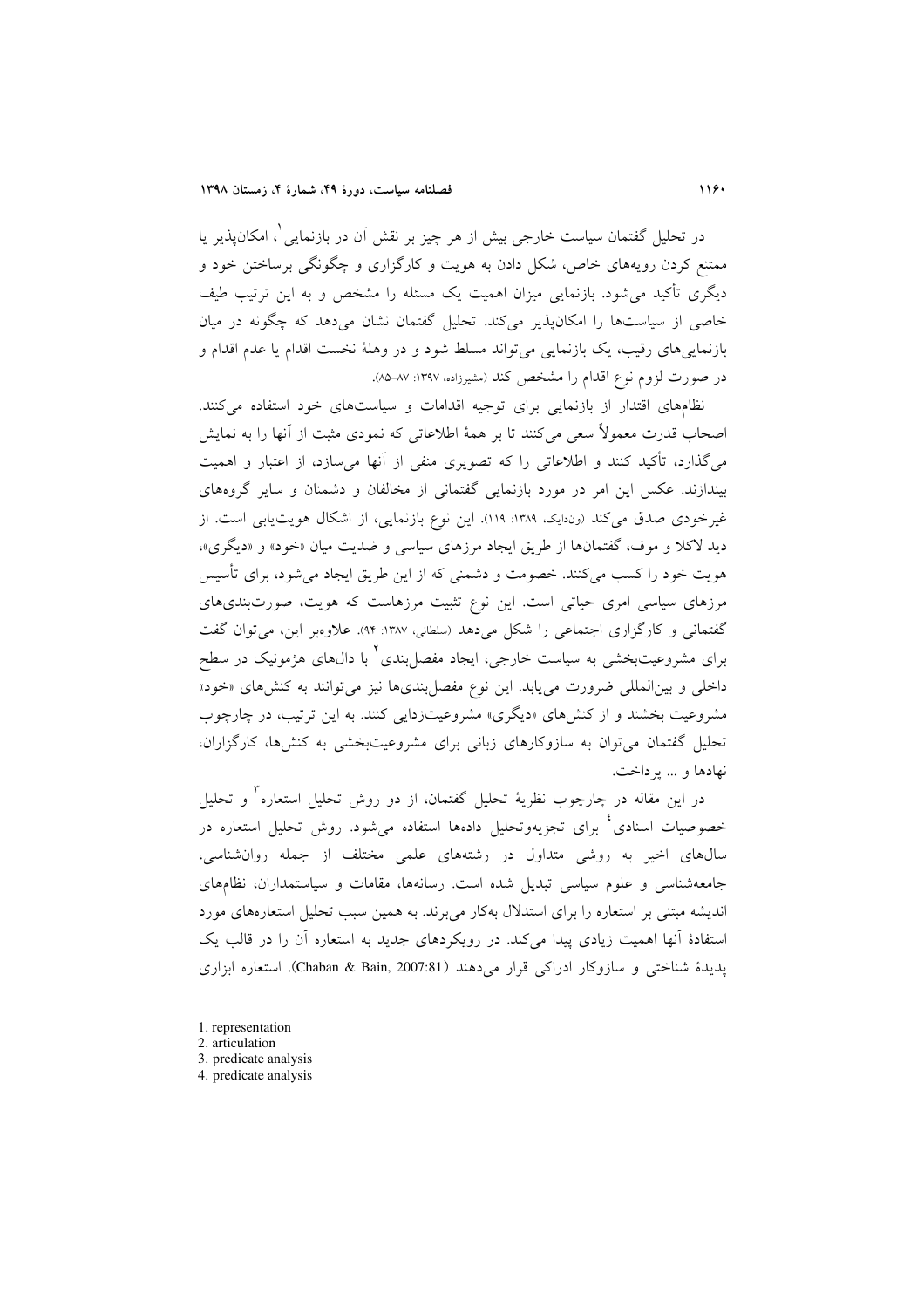فکری است که جنبههای مشترک حوزهٔ مفهومی مبدأ را بر پیکرهٔ حوزهٔ مفهومی مقصد ترسیم و در نتيجه، يک ايدهٔ انتزاعي را به مفاهيم عيني تر تبديل مي کند (Lakoff & Johnson, 1980) و در چارچوب تحلیل گفتمان، ابزاری برای معنابخشی تلقی میشود. در این میان، تمثیلات، استعارههای مفهومی و استعارههای تاریخی اهمیت خاصی دارند.

کانون توجه تحلیل خصوصیات اسنادی، رویههای زبانی مربوط به اسنادات است، یعنی افعال، قیدها و صفتهایی که به اسم اضافه می شوند. یک متن، هیچگاه تنها یک سوژه را برنمی سازد. در عوض به سایر سوژهها در مقایسهها و مقابلههای صریح یا ضمنی، برچسب زده می شود. این برچسبها اسناداتی هستند که خصوصیات معناداری به سوژه میدهند. مجموعهای از سازههای اسنادی، فضایی را تعریف میکنند که در آن در عین آنکه موجودیتهای مختلف با یکدیگر در ارتباط هستند، از هم متمایزند (میلیکن، ۱۳۸۵: ۲۲۲-۲۲۰) یا حتی در تضاد با هم قرار می گیرند. یژوهشگر با استخراج اسناداتی که در یک متن متوجه یک پدیده است، می تواند به نوع بازنمایی آن پدیده در متن پی ببرد.

بـا عنايـت بـه أنچـه در خـصوص چـارچوب نظـري و روش ارائـه شـد، در ادامـه بـه تجزیهوتحلیل متون تولیدشده در مورد جنگ علیه تروریسم در دولت بوش با هدف پــی بــردن به چگونگی مشروعیتبخشی به آن میپردازیم. متون مورد بررسی از میان خطابههای دولت بوش در این خصوص انتخاب شده است. با توجه به حجم زیاد چنین دادههایی، سخنرانیهای اصلی بیشتر مورد توجه بودهاند. پیشفروض آن است که سخنرانی هـای اصـلی سـخنرانی هـایی هستند که زمینهساز حملهٔ ایالات متحده به دو کشور افغانستان و عراق شـدند. دادههـای مـورد نیاز از سایتهای معتبر اینترنتی، همانند سایت رسمی کاخ سفید و پایگاه دادههای دانشکدهٔ حقوق دانشگاه پیل و پایگاه دادههای مرکز میلر اخذ شده است.

## حنگ علیه تروریسم و مشروعیت دخشی به آن

همانگونـه کـه اشـاره شـد، خـشونت و جنـگ شـايد بـيش از هـر پديـدۀ ديگـر سياسـي بـه مشروعیت یابی نیاز دارند. این امر از یک سو بهدلیل مسائل اخلاقی و از سـوی دیگـر بــهسـبب هزینههایی است که بر یک جامعه تحمیل می شود که هم شامل هزینههای مادی و انسانی و هم آنچه می توان آن را هزینهٔ احساسی و عاطفی تلقی کرد، است. متعاقب وقایع پـازدهم سـیتامبر، نیاز به اقدام عاجل در برابر آن در دولت آمریکا حس می شد که در عمل تجلی اصلی آن در دو اقـدام جنگــي اصــلي يعنــي حملــه بــه افغانــستان و عــراق بــود كــه در ادامــه بــه چگــونگـي مشروعیتبخشی به این دو اقدام از منظری گفتمانی میپردازیم.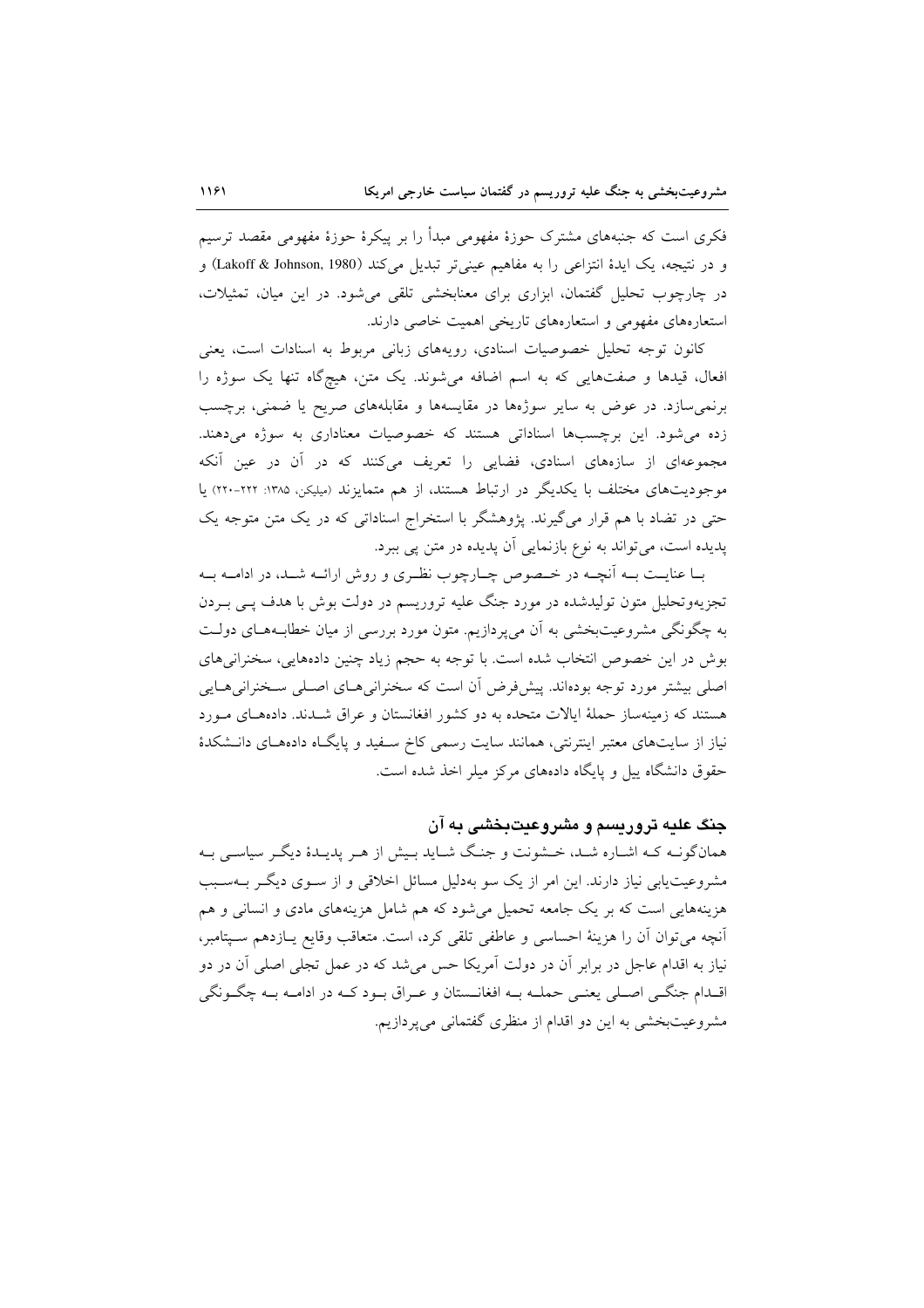حمله به افغانستان و راهبردهای گفتمانی مشروعیتبخش به آن پاسخ دولت ایالات متحده به حملات یازدهم سپتامبر زمینهسازی گفتمانی گستردهای را برای حمله به افغانستان شکل داد. گام اول این بود که حملهکنندگان مشخص شوند و در پیوند با افغانستان قرار گیرند. به همین علت، چند روز پس از حادثهٔ یازدهم سیتامبر، بوش این گونه ملت أمريكا را مخاطب قرار مى دهد:

«در یازدهم سپتامبر، دشمنان آزادی، به جنگ علیه کشور ما دست زدند. آمریکایی ها با جنگ آشنا هستند، اما بهجز یکشنبهای در ۱۹۴۱، در طول ۱۳۶ سال گذشته تنها در خاک کشورهای بیگانه جنگیدهاند. آمریکاییها با تلفات ناشی از جنگ بیگانه نبودهاند، اما نه در مرکز یک شهر بزرگ در یک صبح آرام. آمریکاییها حملات غافلگیرانه داشتهاند، اما نه با کشته شدن هزاران شهروند. همهٔ اینها در یک روز برای ما آورده شد و شب جهانی متفاوت پیش رویمان بود. جهانی که آزادی|ش مورد هجوم قرار گرفت. آمریکاییها امشب سؤالهای زیادی دارند. آنها می پرسند: چه کسی به کشور ما حمله کرد؟ همهٔ شواهدی که ما جمع[وری کردهایم به یک سازمان تروریستی به نام القاعده اشاره دارند. آنها برخی از قاتلان متهم به انفجار سفارتخانههای آمریکا در تانزانیا و کنیا هستند … القاعده در ترور همانند مافیا در تبهکاری است. اما هدف آن پول نیست. هدف آن تحمیل اعتقادات راديكالي اش به مردم جهان با ساختن دنيايي جديد است ... فرماندهان تروريستها به آنها دستور میدهند تا مسیحیان و یهودیان را بکشند، تا همهٔ أمریکاییها را اعم از نظامی و غیرنظامی، حتی زنان و بچهها را بکشند … آنها از میان ملت خود و همسایگانشان سربازگیری کرده و در برخی اردوگاهها در افغانستان روشهای ترور را به آنها آموزش می دهند. سپس این سربازان را به خانههایشان یا دیگر کشورهای جهان می فرستند تا پنهان شوند و نقشههای شریرانه و مخرب بکشند» (Bush, 2001).

القاعده به شکلی صریح و مستقیم و افغانستان به شکلی تبعی در این متن بهعنوان دیگری بازنمایی می شوند. از اسناداتی که بوش در عبارات بالا جهت بازنمایی گروه القاعده استفاده کرده است، می توان به این موارد اشاره کرد: «مهاجمان به آزادی»، «سازمان تروریستی»، «متجاوزان به سفارتخانههای آمریکا»، «گسترش دهندهٔ آموزههای رادیکالی»، «قاتل مسیحیان و یهودیان»، «قاتل أمریکاییها»، «قاتل زنان و کودکان» و «دارای نقشهای شریرانه و مخرب». در خطابةً بالاً، بوش در معرفي اولية متهمان حملةً يازدهم سيتامبر از اسنادات «مهاجم»، «متجاوز» و «قاتل» استفاده می کند که بیانگر کنش های نامشروع «دیگری القاعده» در مورد «خود آمریکایی» است. به این ترتیب هویت جدید «آمریکایی ستمدیده» در برابر «القاعدهٔ ستمگر» برساخته مي شود. ستم صورتگرفته زماني برجستهتر مي شود كه علاوهبر «نظاميان»، «زنان و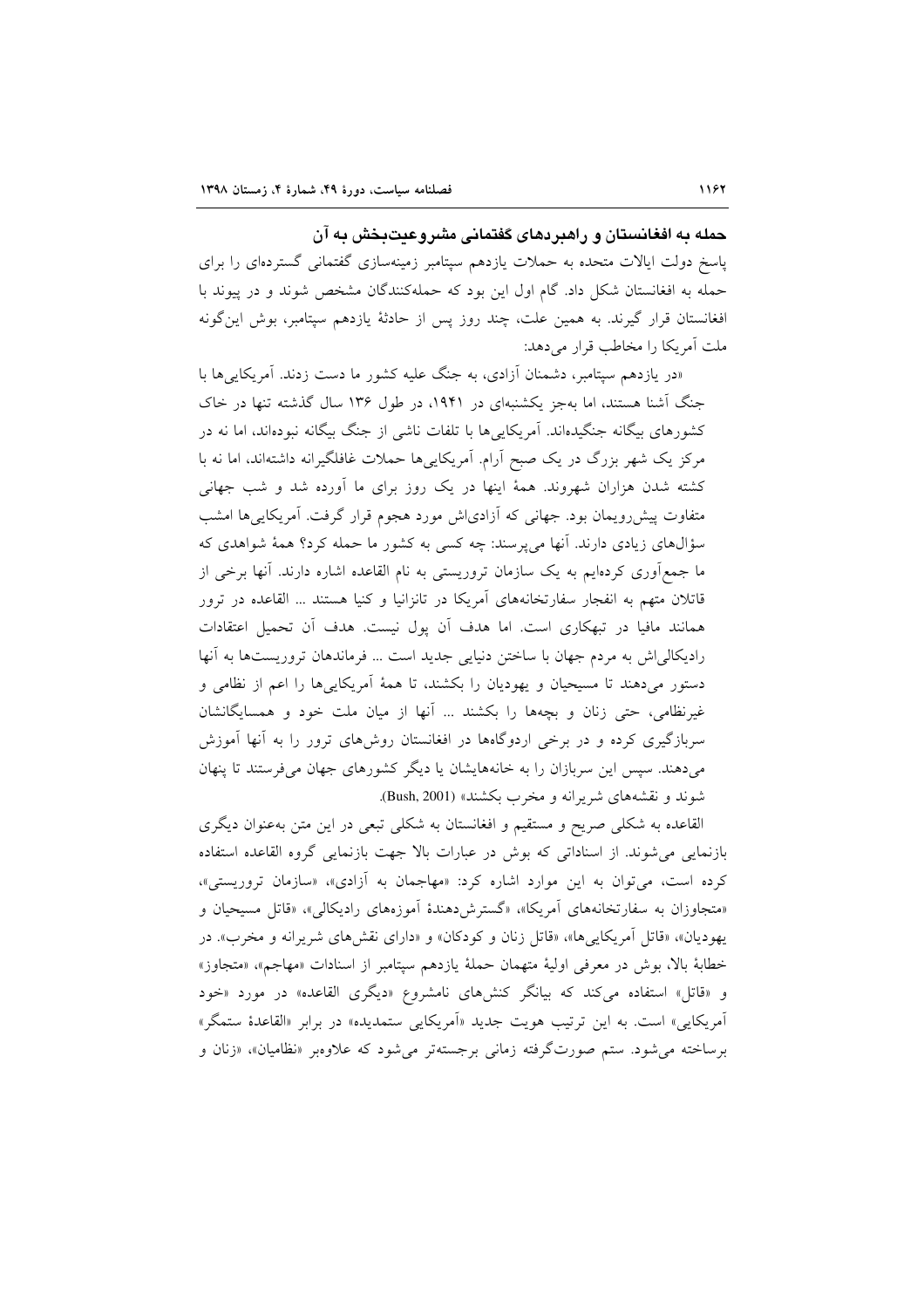کودکان غیرنظامی» را نیز در برمیگیرد. همانگونه که مسیحیان و یهودیان در دایرهٔ «خود آمریکایی» قرار می گیرند، به گونهای نامحسوس مسلمانان به «دیگری القاعده» پیوند زده میشوند. ٰ افغانستان نیز بهعنوان محل آموزش روش۵ای ترور بازنمایی میشود که به معنای داشتن سهم و نقشی مهم در عملیات تروریستی است.

بوش علاوهبر این، از چند سازهٔ استعارهای نیز برای بازنمایی موقعیت موجود استفاده می کند. «یکشنبهای در ۱۹۴۱»، «روز»، «شب» و «مافیا»، چهار استعارهٔ مورد استفادهٔ وی هستند. «یکشنبهای در ۱۹۴۱» اشاره دارد به واقعهٔ تاریخی حملهٔ ژاپن به بندر «پرل هاربر» که دلیل اصلي ورود ايالات متحده به جنگ جهاني دوم تلقي مي شود. بوش در موارد متعدد ديگري نيز بهطور مستقیم به این حادثه اشاره کرده است، از جمله «برای کشور من، حوادث یازدهم سیتامبر به همان قطعیت حادثهٔ یرل هاربر بودند و خیانت سیتامبری دیگر در سال ۱۹۳۹» (Bush, 2003c). استفادهٔ بوش از استعارهٔ یرل هاربر، جهت ایجاد قیاس تاریخی (historical analogy) در ذهن مخاطبان صورت می گیرد. حملهٔ غافلگیرانهٔ نیروی هوایی ژاپن در روز یکشنبه ۷ دسامبر ۱۹۴۱ به این بندر، خسارات و تلفات زیادی به پایگاه نیروی دریایی آمریکا مستقر در آن وارد ساخت. این اولین حمله به خاک ایالات متحده پس از استقلال این کشور بود. روز بعد از حمله، ایالات متحده علیه ژاپن اعلان جنگ داد و به این ترتیب با ورود به جنگ جهانی دوم، علیه نیروهای محور در کنار متفقین قرار گرفت و «برای نجات جهان آزاد» از نازیسم و فاشیسم، وارد نبردی شد که نتیجهٔ اَن پیروزی متفقین بود (Hoyt, 2008). استفاده از این استعاره و قیاس تاریخی خلأ معنایی ناشی از یک موقعیت ناآشنا و تجربهنشده را با استفاده از یک موقعیت آشنا و تجربهشده پر میکند. به این طریق، دومین حمله به خاک آمریکا در یازدهم سپتامبر تداعیکنندهٔ اولین حمله در پرل هاربر میشود و سابقهٔ خشونت، تجاوز، خسارت و كشتار حملهٔ اول را در اذهان زنده مى كند. اما مهمترين نكتهٔ اين مشابهتسازی پیامدهای حادثهٔ پرل هاربر است که ورود پیروزمندانهٔ آمریکا به عرصهٔ تحولات جهانی تلقی می شود. با استفاده از این قیاس تاریخی، این آمادگی در ذهن مخاطبان ایجاد می شود که در پی تکرار یک تجربهٔ تاریخی، تکرار پیامدهای آن را نیز محتمل بدانند. به این ترتيب از درون گفتمان آشناي جنگ جهاني دوم، مفصل بندي دال&ايي همچون «يرل هاربر» درون گفتمان در حال تولید جنگ علیه تروریسم صورت گرفته و مخاطبان گفتمان جدید هم

۱. این مسئله زمانی اهمیت پیدا میکند که بدانیم مسلمانان زیادی از کشورهایی چون هند و پاکستان نیز در حادثهٔ ۱۱ سپتامبر کشته شدهاند، اما در تقسیم بندی بوش غایباند. بوش که پیش از ایـن، عبـارت «جنـگ صـلیبی» را بـرای بازنمـایی موقعیـت ایجادشده بهکار برده بود، اینبار با تفکیک نکردن تروریسم از اسلام در سخنانش، برساختن هویت دشـمن بـرای مخاطبـان را تسهيل مي كند.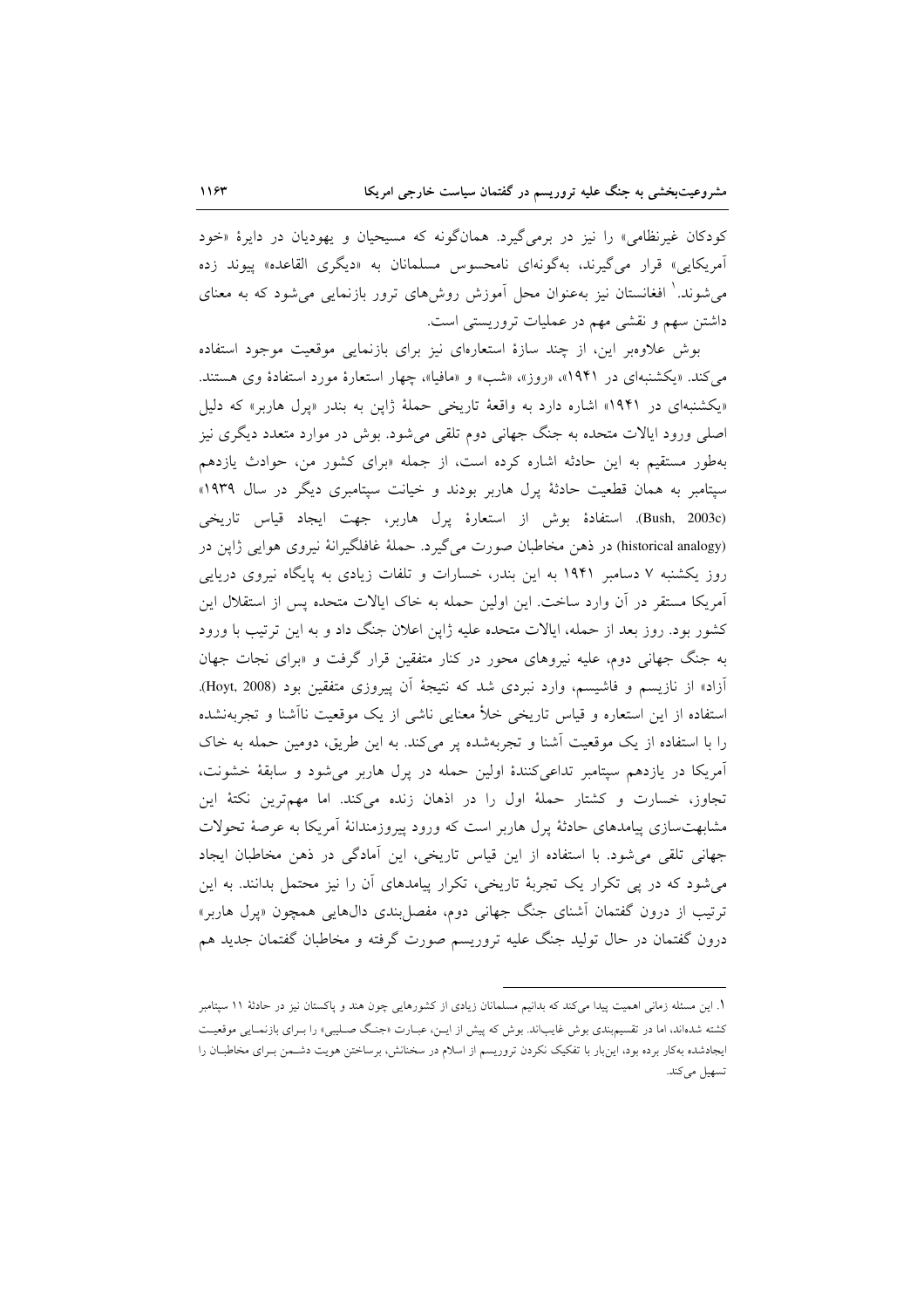میتوانند به پیروزی مجدد خود اطمینان پیدا کنند و هم برای آغاز دورهٔ نوینی از حضور آمر یکا در جهان آماده مرشوند.

سخنان پل ولفوويتس معاون وزير دفاع دولت بوش بهصراحت بر اين پيامدها تأكيد دارد: «بهخاطر می آوریم که حملهٔ ژاین به پرل هاربر، بهجای ترس ما را به حرکت واداشت. بهجای انزواگرایی، سبب شد تا نقش بزرگتری را در جهان برعهده بگیریم و قویترین اتحاد تاریخی در برابر شیطان را تشکیل دهیم. هفت دسامبر نقطهٔ عطفی برای جهان بود و یازدهم سپتامبر نبايد كمتر از يك نقطة عطف باشد» (Wolfowitz, 2001).

استعارههای «روز» و «شب» نیز در سخنان بوش با اشارهٔ تلویحی به جهان روشنایی ها (خوبی ها) و جهان تاریکی ها (بدی ها)، به ساخت این معنا کمک بیشتری میکنند. «روز» بهگونهای نامحسوس، به القای شرایط پیش از واقعه می پردازد؛ دنیایی که در آن تلألؤ خورشید آزادی به جهانیان امید می بخشد. «شب» جهان پس از آن را به تصویر می کشد و از آیندهای تیره و مبهم خبر میدهد. دنیای تاریکی که در آن «اَزادی» مورد حملهٔ گروهی از «قاتلان شرور» قرار گرفته است. در عین حال، آگاهی از اینکه پس از تاریکی بار دیگر روشنایی خواهد بود، آیندهای روشن در پرتو سیاستهای بعدی را نوید می دهد.

پس از توصیف موقعیت، استعارهٔ «مافیا» نوعی هویتسازی برای مهاجمان است. تجسم هويت تبهكارانهٔ مافيا در توسل به اقدامات غيرقانوني بهويژه قاچاق، خشونت، جنايت و در کلم، قانون شکنی برای کسب ثروت است که افکار عمومی در قالب فیلمها و رمانهای مختلف با أن أشناست. بوش سعى مى كند به كمك اسنادات متفاوت به دو معناى مافيا و القاعده، راههای متفاوت آنها در شرارت را نیز نشان دهد و در عین حال، همانگونه که در بیشتر فیلمهای مافیایی نهایتاً این تبهکاراناند که از مأموران انتظامی ایالات متحده شکست می خورند، در اینجا هم تروریستها هستند که در نتیجهٔ سیاستهای ایالات متحده شکست خواهند خو ر د.

دوگانهسازی از راهبردهای مهم گفتمانی برای ساخت خود و دیگری است که به تضادی میان «ما» و «آنها» شکل میدهد. تروریستها و حامیان آنها در اینجا بهعنوان دیگری خصم آمریکا پرساخته می شوند:

«آمریکاییها می پرسند: چرا آنها از ما متنفرند؟ آنها از حقایقی که در اینجا می بینند، متنفرند. از یک دولت انتخابشده بهصورت دموکراتیک. رهبران آنها خودگمارده هستند. آنها از آزادی ما متنفرند: آزادی مذهب، آزادی بیان، آزادی انتخاب و گرد هم آمدن و مخالفت كردنمان با يكديگر ... اين تروريستها فقط نمي كشند تا به زندگيها پايان دهند، بلكه مي خواهند سبك زندگي شما را نابود كنند … ما مثل آنها را قبلاً ديدهايم. آنها وارثان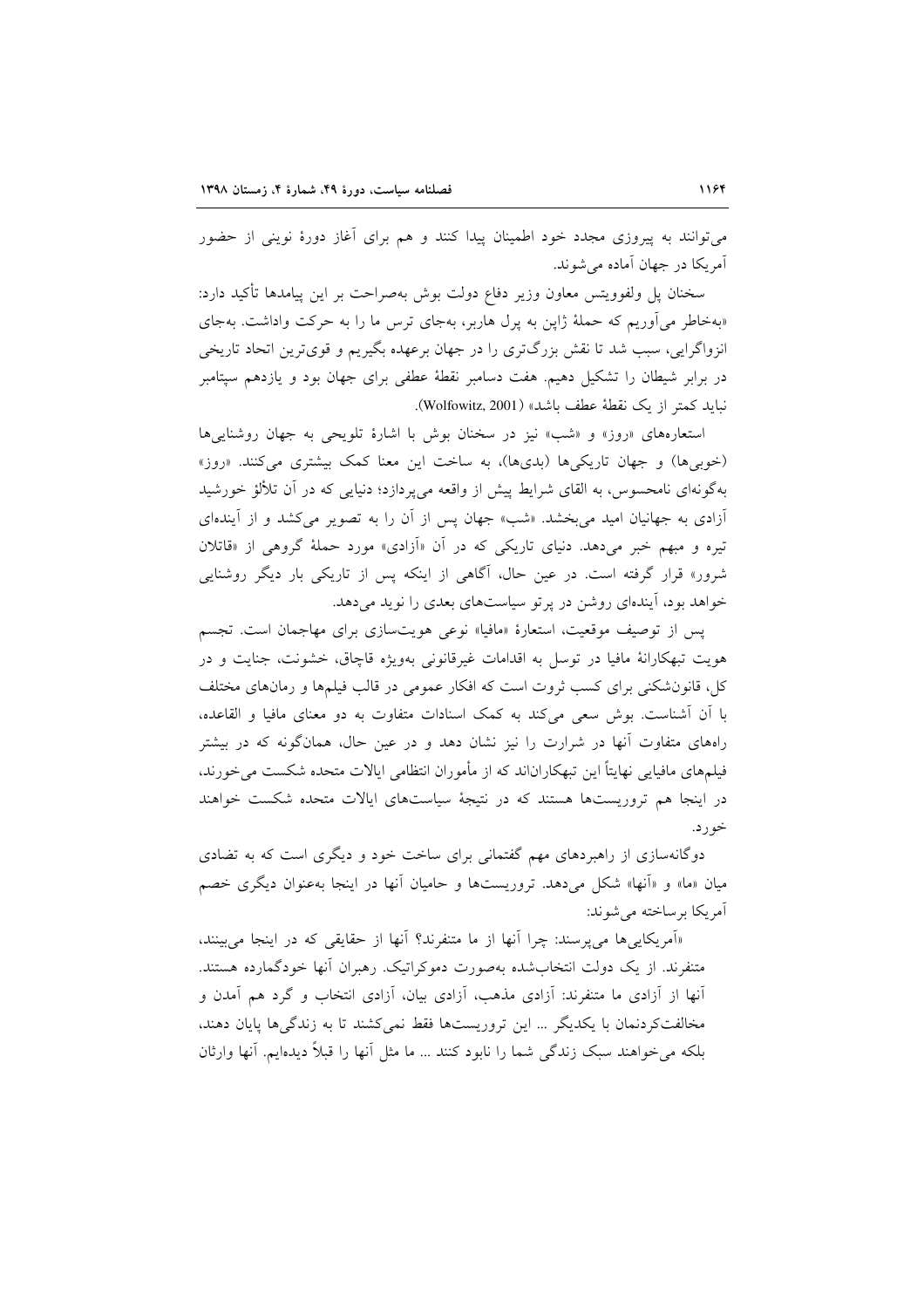همهٔ ایدئولوژیهای مرگبار قرن بیستم هستند. با قربانی کردن زندگی انسانها در راه دیدگاههای رادیکالشان و با کنار گذاردن همهٔ ارزش ها بهجز میل به قدرت، آنها در همان راهی می روند که فاشیسم، نازیسم و توتالیتاریسم» (Bush, 2001)

در جملات بالا، اسنادات در مورد القاعده و تروریستها عبارتاند از: «متنفر از آزادی»، «متنفر از دموکراسی» و «تهدیدکنندهٔ سبک زندگی غربی» و گونهای معکوس از اسنادات نیز متوجه خود آمريكايي ها مي شود: «بهرهمند از شئون مختلف آزادي»، «بهرهمند از حق انتخاب و دموکراسی» و «دارای سبک زندگی برتر». به این ترتیب، با پررنگ کردن مرزهای بین خود و دیگری، در چارچوب گفتمانهای مسلط، به برساختن قویتر هویت آمریکایی پس از حادثهٔ یازدهم سپتامبر کمک می شود. «آزادی» و «دموکراسی» نقاط محوری این بازنمایی هستند که در «خود» آمریکایی در نهایت قوت قرار دارند و «دیگری» تروریست نهتنها از آن بی بهره است، بلکه می کوشد تا در دیگر نقاط جهان نیز آزادی و دموکراسی را از بین ببرد. این دو دال کلیدی، از گفتمانهای حقوق بشر و مردمسالاری درون گفتمان جنگ علیه تروریسم مفصل بندی شدهاند. دو گفتمان یادشده که بهعنوان گفتمانهایی جهانشمول بازنمایی میشوند، خود بخشی از گفتمان بزرگتر و مسلط لیبرالیسم هستند. در چارچوب دووجهی سازیهای لیبرالیسم آمریکایی، همهٔ چیزهای خوب همچون آزادی، امنیت، رفاه در پیوند با هم قرار می گیرند و ارزشهای «خود» آمریکایی را قوام می بخشند و به «سبک زندگی» آمریکایی به عنوان سبکی «برتر» از دیگر سبکهای زندگی شکل میدهند.

در عین حال این «هشداری» نسبت به گفتمان ضددموکراسی و ضدلیبرال است که هم وجهي داخلي دارد وهم وجهي بين المللي. در وجه داخلي در اينجا پيوند با يک گفتمان هژمونیک دیگر یعنی استثناگرایی<sup>٬</sup> آمریکایی را میبینیم که براساس آن، ایالات متحده بهدلیل خاستگاه منحصربهفرد، عقاید ملی، سیر تکامل تاریخی و نهادهای سیاسی و مذهبی ممتاز بهصورت كيفي از ديگر ملل صنعتي متفاوت است (Koh, 2003: 1481). از نظر ايگناتيف، سنت استثناگرایی آمریکایی پیوندی عمیق با موضوع حاکمیت مردمی و برتری دموکراسی آمریکایی دارد (Ignatieff, 2002: 60). طي دو قرن گذشته، ايالات متحده بهعنوان اميراتوري آزادي، شهري درخشان روی تیه، آخرین امید روی زمین، رهبر جهان آزاد و ملتی بسیار مهم توصیف شده است. در گفتمان استثناگرایی، ارزشهای آمریکایی، نظام سیاسی و تاریخ آن یگانه و سزاوار تحسین جهانی بازنمایی میشود. یکی از محورهای مهم این گفتمان آن است که ایالات متحده هم مقدر شده و هم مستحق است تا نقشى متمايز و مثبت در صحنهٔ جهاني ايفا كند ( .Walt

1. American exceptionalism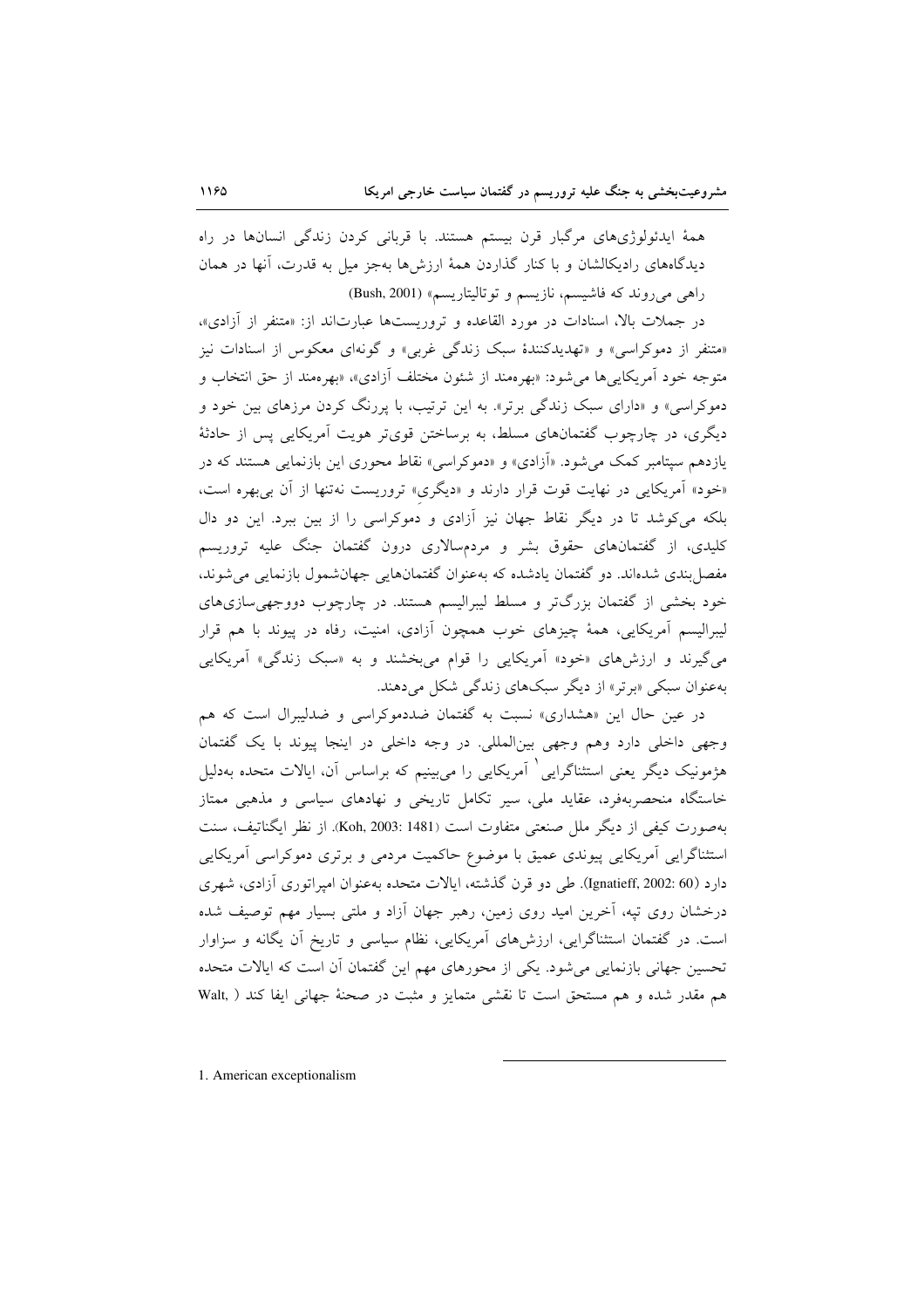2011). در ادامه در بحث بررسی سازههای استعارهای این متن، گفتمان استثناگرایی آمریکایی دوباره دیده می شود.

وج۷ه بینالمللی این دوگانهسازی به معنای برساختن «خودی گسترده» شامل همهٔ دولتهای لیبرال و دموکراتیک است. «آزادی مذهب، آزادی بیان، آزادی انتخاب و گرد هم آمدن و مخالفتکردنمان با یکدیگر» از سویی در گفتمان بینالمللی حقوق بشر و از سوی دیگر در گفتمان سیاسی مسلط در جوامع و نظامهای لیبرال – دموکراتیک قوامبخش نظام سیاسی مناسب و خوب تلقی می شود و «وارثان همهٔ ایدئولوژیهای مرگبار قرن بیستم» بهعنوان دیگری آن برساخته می شود. در ادامهٔ خطابهٔ بالا، بوش جهت انجام قیاس های تاریخی آشنا، باز هم از سازههای استعارهای استفاده میکند. «فاشیسم» و «نازیسم»، همچون پرل هاربر از گفتمان مرتبط با جنگ جهانی دوم که باز هم برای مخاطبان داخلی و هم برای «خود گسترده»، شامل اروپاییان، معنابخش می شوند، در درون گفتمان مبارزه با تروریسم مفصل بندی شدەاند.

دالهای «توتالیتاریسم» و «ایدئولوژیهای مرگبار قرن بیستم» را می توان به گفتمان رایج جنگ سرد نیز متعلق دانست. جنگ سرد بهعنوان نماد جنگ خیر در برابر شر بازنمایی می شود که در آن آمریکاییهای خداترس با کمونیستهای بی خدا مقابله میکنند. با کشیده شدن تقابل ایالات متحده و شوروی به ماورای مباحث سیاسی و اقتصادی، هویت «امپراتوری شیطانی» برساخته شد و ریگان امپراتوری شیطانی بیخدایان را تهدیدکنندهٔ سبک زندگی آمریکایی معرفی کرد (Esch, 2010: 368-371). این تقابل خیر و شر در حقیقت در پیوند با گفتمان استثناگرایی و در چارچوب گفتمان جنگ سرد مفصل بندی شده است. اسطورهٔ استثناگرایی آمریکایی سه ایدهٔ عمده را برای ترسیم تصویری آرمانی از جایگاه ایالات متحده در جهان شامل می شود: آمریکا یک ملت برگزیده است، برای یک رسالت فراخوانده شده و نیروهای «خير» را در برابر نيروهاي «شر» نمايندگي مي كند (Judis, 2005) و در نهايت به عنوان نمايندهٔ «خیر» بر شوروی «شر» غلبه خواهد کرد. خطابههای فراوانی که آمریکاییها را مردم خدا در کشور خدا معرفی میکنند، در حقیقت عناصر گفتمانی مذهبی را نیز به این ایده پیوند میزنند.

ازآنجا که جنگ سرد برای مردم آمریکا و جهان تداعی کنندهٔ پیروزی دیگری است که در یک مبارزهٔ جهانی به رهبری ایالات متحده بهدست آمده، بهکار بردن آن، این معنا را به مخاطبان القا می کند که به نبرد جهانی دیگری به رهبری ایالات متحده (استثناگرایی) نیاز است؛ نبردی در راه آزادی و دموکراسی (لیبرالیسم) که نوید پیروزی می دهد. پیوند میان گفتمانهای استثناگرايي و ليبراليسم در اينجا مشهود است.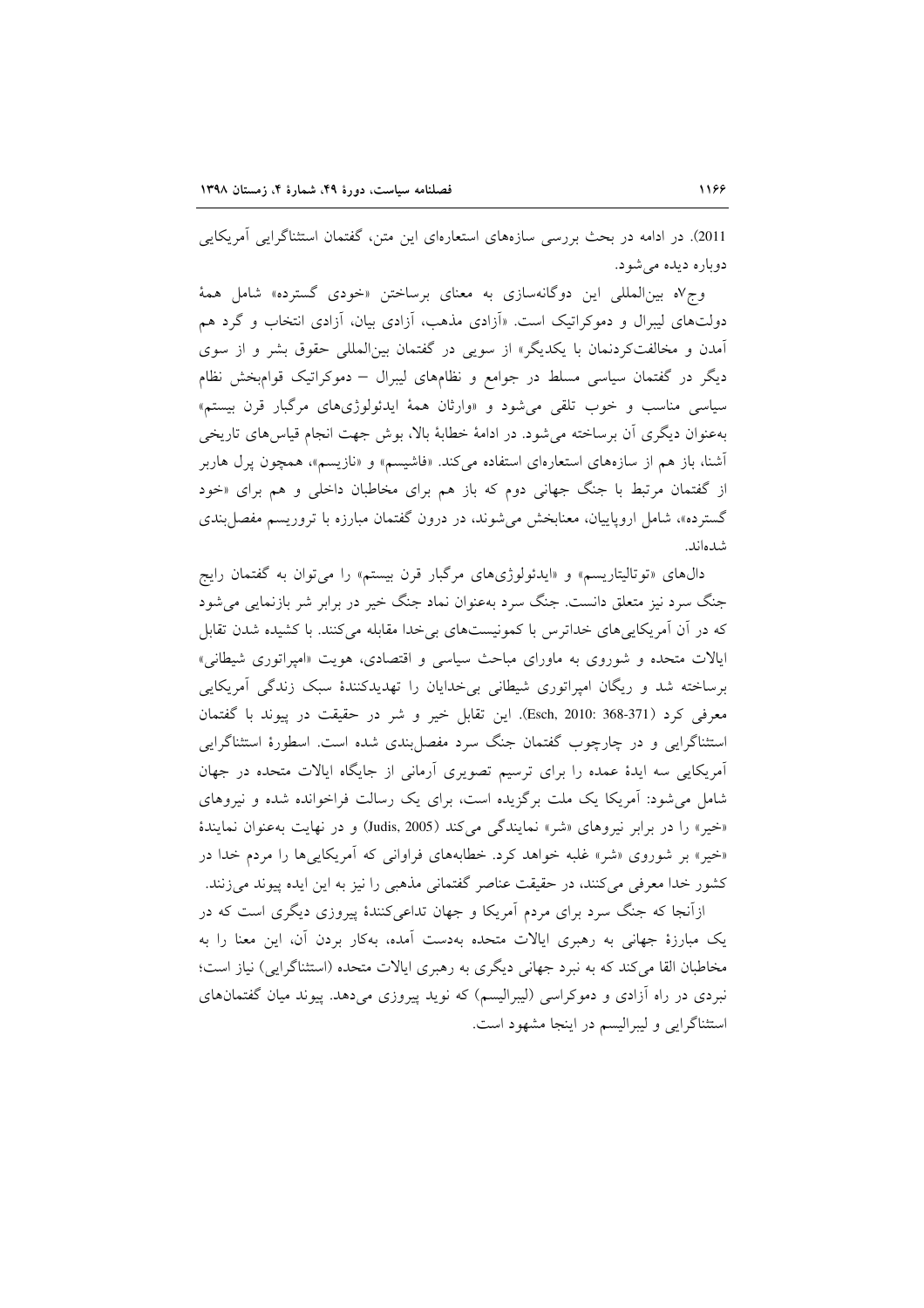قیاس های تاریخی و استعارهای مرتبط با گفتمان جنگ سرد در سخنان دیگر مقامات آمريكايي نيز مشهود است. ديك چني، معاون بوش در اين خصوص مي گويد: «ايمان شما به پیروزی نهایی آزادی زمانی محقق شد که دیوار برلین فروریخت و زمانی که امپراتوری شیطانی از روی زمین محو شد. امروز آزادی دشمنان توتالیتر جدیدی دارد» (Cheney, 2003).

«توتالیتاریسم»، همانگونه که اشاره شد، در درون گفتمان جنگ سرد مفصل بندی شده و «امیراتوری شیطانی» ابداع استعاری ریگان برای بازنمایی اتحاد جماهیر شوروی است. «دیوار برلین» بهمنزلهٔ نمادی مهم و استعارهای پرکاربرد در حوزهٔ گفتمانی جنگ سرد شناخته می شود. دیوار یادشده که در طول جنگ سرد شهر برلین را به دو قسمت شرقی و غربی تقسیم می کرد، به دستور مقامات شوروی ساخته شد تا مانع از رفتواًمد میان دو بخش شهر شود. دیوار برلین توسط رؤسای جمهور آمریکا بهخصوص کندی و ریگان بهعنوان خط مقدم تقابل غرب لیبرال به رهبری آمریکا و شرق کمونیست به رهبری شوروی معرفی می شد. با فرویاشی دیوار برلین، امکان اتحاد شرق و غرب المان فراهم اَمد و اَلمان یکپارچهشده بخشی از بلوک غرب شد. به این ترتیب با فتح اولین سنگر کمونیسم، زمینه برای پیروزی نهایی و فروپاشی اتحاد جماهیر شوروی فراهم آمد. به همین سبب دیوار برلین بهعنوان نماد پیروزی معنوی غرب شناخته مي شود (Bruner, 1989).

چنبی با یادآوری این خاطرهٔ تاریخی، امید مخاطبان به پیروزی دوباره را افزایش میدهد و در نتیجه به نبرد دیگری در راه آزادی مشروعیت میبخشد؛ نبردی که اینبار دشمنان تمامیتخواه آن، نه کمونیستها بلکه تروریستها هستند. استثناگرایی آمریکایی در اینجا نیز بهوضوح خود را نشان می،دهد، با این تفاوت که بر شواهد تاریخی تأییدکنندهٔ آن متکی است. شواهد تاریخی که باید نشان دهند هر گاه ایالات متحده رهبری نبرد برای أزادی جهان را در دست گرفته، برای مردم خود و جهان پیروزی به ارمغان آورده است. گفتمان استثناگرایی با القای برتری آمریکایی نسبت به جهان دیگر (شرق) و نهادهای بین|لمللی، رهبری ایالات متحده و مداخلات جهانی أن را توجیه میکند. در حقیقت سیاست شرقی ایالات متحده، بنیانهای خود را از استثناگرایی آمریکایی میگیرد (Nayak & Malone, 2009: 257). در عین حال، همچنان باید توجه داشت که استعارههای تاریخی که به جنگ سرد مربوط می شود، همانند استعارههای مربوط به جنگ دوم جهانی برای متحدان اروپایی آمریکا نیز معنادار است؛ از یک سو متحدان دوران جنگ سرد که همراهان آمریکا در پیمان اَتلانتیک شمالی بودهاند و از سوی دیگر متحدان جدید از میان دولتهای اروپای شرقی که هویت نوین خود را در پیوند با اردوگاه غرب تعریف می کنند. این متحدان تنها در صورت حفظ اتحاد با ایالات متحده است که در مبارزه با تروریسم می توانند پیروز شوند. به این ترتیب، می توان دید که چگونه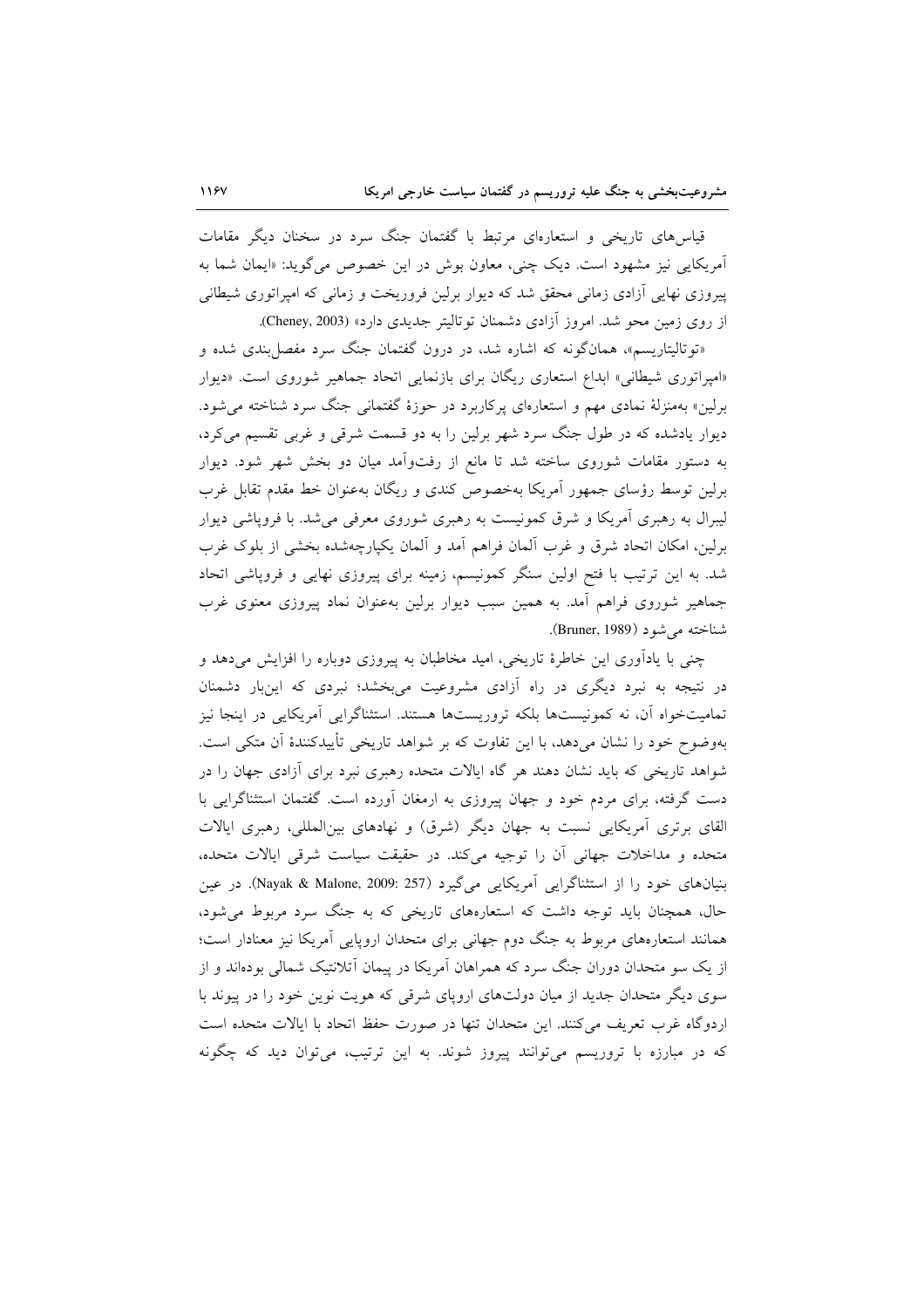دیگرسازیها از القاعده و افغانستان و تعریف خود (هم در معنای محدود آن بهعنوان خود آمریکایی و هم در معنای خود گسترده شامل متحدان ایالات متحده) در برابر هر آنچه به تروریستها هویت می بخشد، برساخته شد تا جنگ علیه این دیگری را که در برابر همهٔ ارزش های آمریکایی، غربی و لیبرال دموکراتیک ایستاده، مشروعیت بخشد.

### زمینهسازی گفتمانی و جنگ علیه عراق

برای حمله به عراق، مقامات آمریکایی رویکرد خطابی جدیدی را در پیش می گیرند؛ رویکردی که در آن نیاز است تا علاوهبر مبارزه با گروههای تروریستی، جنگ با دولتها نیز مشروعیت پیدا کند. رویکردی که جرج بوش این گونه از آن رونمایی می کند:

«هدف ما این است که جلوی رژیمهایی را که از ترور و تهدید آمریکا و دوستان و متحدانش با سلاحهای کشتارجمعی پشتیبانی میکنند، بگیریم… کرهٔ شمالی رژیمی است که خود را به موشکها و سلاحهای کشتارجمعی تسلیح میکند، درحالیکه شهروندانش گرسنگی میکشند. ایران بهصورت تجاوزکارانهای بهدنبال این سلاحها و صدور تروریسم است، درحالی که یک اقلیت غیرمنتخب، امید مردم ایران را برای آزادی سرکوب میکنند. عراق بهدنبال نمایش دشمنی با آمریکا و حمایت از تروریسم است. رژیم عراق بیش از یک دهه بهدنبال توسعهٔ گازهای عصبی، سیاهزخم و سلاح هستهای بوده است. این رژیمی است که آمادگی دارد تا گازهای سمی را برای کشتن هزاران نفر از شهروندانش بهكار گیرد و اجساد انباشتهشدهای از مادران و فرزندانشان را برجای گذارد... رژیمی که چیزهایی را از جهان متمدن مخفی میکند. کشورهایی همانند اینها و متحدان تروریستشان یک محور شرارت را تشکیل میدهند و با تسلیح خود، صلح جهاني را تهديد مي كنند» (Bush, 2002a).

ایران، عراق و کرهٔ شمالی، کشورهای هدف اسنادات بالا هستند. اسنادات استخراج شده در مورد این کشورها عبارتاند از: «تهدیدکنندهٔ ایالات متحده و متحدانش»، «دارای سلاحهای کشتارجمعی»، «حامی تروریسم»، «عامل فقر شهروندانشان»، «سرکوبگر و مخالف دموکراسی»، «بي پروا و گستاخ»، «جاني و خطرناک»، «داراي سابقهٔ فريبکاري و مخفي کاري» و «تهديدکنندهٔ صلح جهاني».

عراق بهطور خاص هم بهعنوان «دشمن» آمریکا مطرح میشود و هم حامی «تروریسم». این راهبرد کنار همگذاری ٰ دشمنی با آمریکا و تروریسم را مترادف هم میسازد. بهعلاوه، تأکید بر تلاش عراق برای دستیابی به سلاحهای کشتارجمعی بهخصوص تولید میکروب یا

1. juxtaposition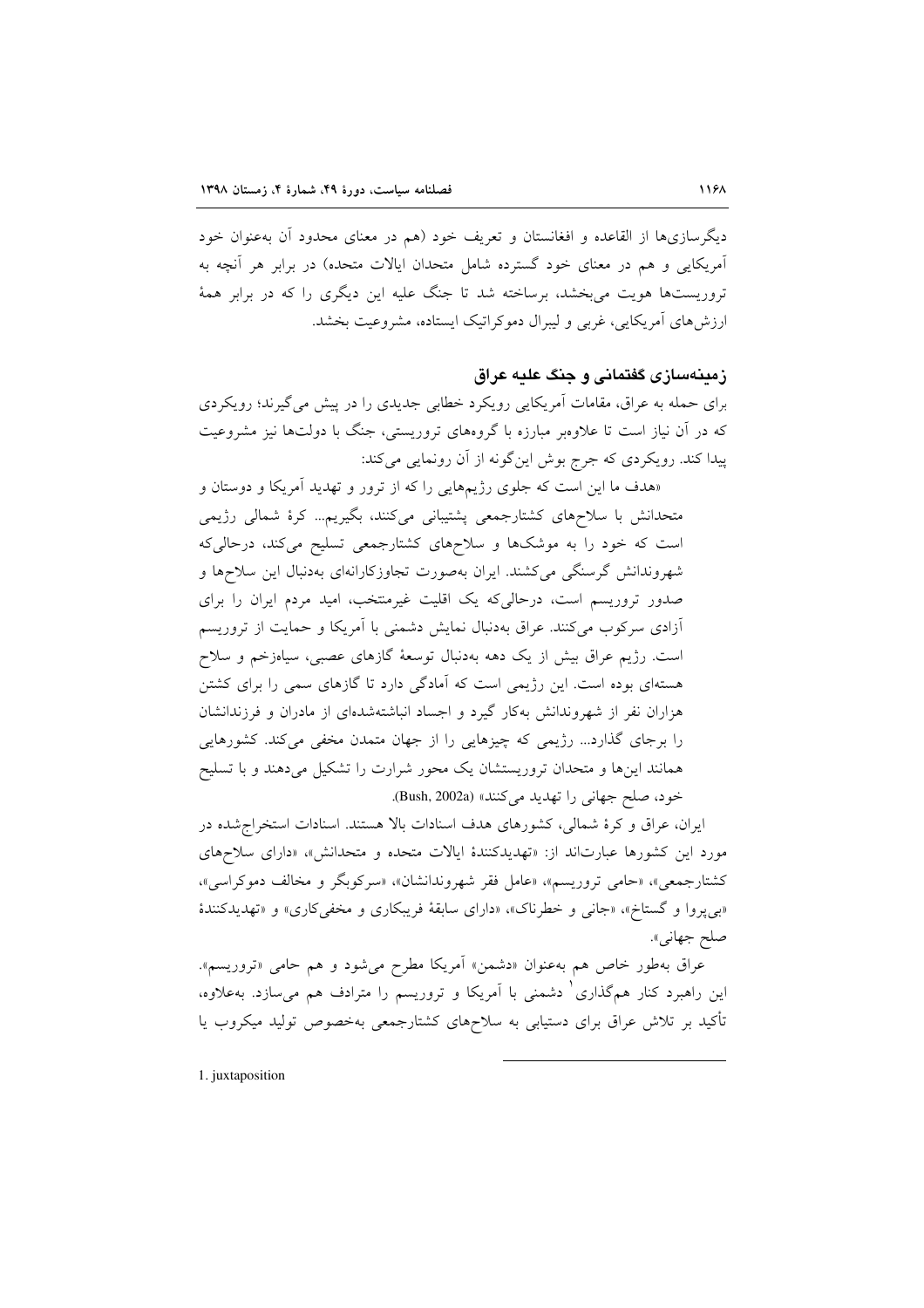گاز عصبی که می توان از آنها به سهولت در اقدامات تروریستی نیز استفاده کرد و با توجه به زمینهٔ تاریخی قبلی در حملات تروریستی، بیش(زییش رژیم عراق و تروریسم را در کنار هم قرار میدهد. کشتار مردم و بهطور خاص بیگناهان یعنی «مادران و فرزندان» آن هم در سرزمین خودی نیز اقدام علیه چنین رژیمی را موجه و حتی لزوم آن را عاجل می سازد. این استناد در کنار تأکید بر تهدید علیه «صلح جهانی» نهتنها در جهت جلب مشروعیت داخل<sub>ی</sub> اهمیت دارد، بلکه برای کسب مشروعیت اقدام علیه عراق در سطح جهانی نیز عمل می کند.

باید توجه داشت که در این بازنمایی خط اصلی همچنان جنگ علیه تروریسم است. به همین سبب اتهام «حمایت از تروریسم» در سرلوحهٔ کار قرار دارد و همین طور اشتراکات اسنادی این حکومتها با تروریسم در «عنصر تهدید بودن»، «ضدیت با دموکراسی و آزادی» و «قتل و جنایت» دیده می شود. اگرچه در نگاه اول، جنگ علیه حکومتهای دیکتاتور چون صدام در عراق، متمایز از جنگ علیه تروریسم است، دولت بوش مشروعیتبخشی به آن را نیز در قالب گفتمان جنگ علیه تروریسم دنبال میکند. در حقیقت بهانهٔ حمایت از تروریسم، بخش محوری هر گونه حملهٔ نظامی آمریکا در این دورهٔ نوین است و مسائل دیگر بهگونهای با آن درهمتنیده می شوند که در قالب گفتمان بزرگتر جنگ علیه تروریسم جای گیرند. در همین چارچوب، «در اختیار داشتن سلاحهای کشتارجمعی» علاوهبر آنکه در بطن خود یک مسئلهٔ تهدیدزاست، موقعی خطر آن برجستهتر می شود که در پیوند با حمایت از تروریسم قرار گیرد، یعنی ظن آن می رود که سلاحهای یادشده به گروههای تروریستی تحویل داده شود. این هراس ایجاد می شود که تروریستها بهدلیل نداشتن شخصیت ثابت بین المللی راحتتر از دولتها می توانند از تحمل عواقب اقدامات خود فرار کنند، به همین سبب با بی پروایی بیشتری به جنایات ضدبشری دست میزنند. توجه به بخشی از سخنان معاون بوش، دیک چنی، این مسئله را برای ما روشنتر میکند:

«اکنون اتحادی میان شبکههای تروریستی در جست وجوی سلاحهای کشتارجمعی و حکومتهای فریبکاری که در تلاش برای دستیابی و توسعهٔ این نوع سلاحها هستند، وجود دارد. این اتحاد بزرگترین تهدید برای امنیت ملی آمریکاست. بنابراین یک عنصر حیاتی راهبرد ما در جنگ علیه ترور، شکستن اتحاد بین سازمانهای تروریستی و حكومت هاي تروريست است» (Cheney, 2003).

همانگونه که در خطابهٔ چنی بهروشنی مشخص است و پیشتر نیز اشاره شد، جنگ علیه حکومتهای بهزعم آمریکا «شرور»، موضوعی مجزای از نبرد علیه تروریسم نیست. چنی در سخنان خود می کوشد با ایجاد پیوندی عمیق میان این دو، جنگ جدید را بخشی از مبارزه علیه تروریسم جهانی معرفی کند. علت این امر نیز مشخص است. گفتمان شکل گرفته پس از حادثهٔ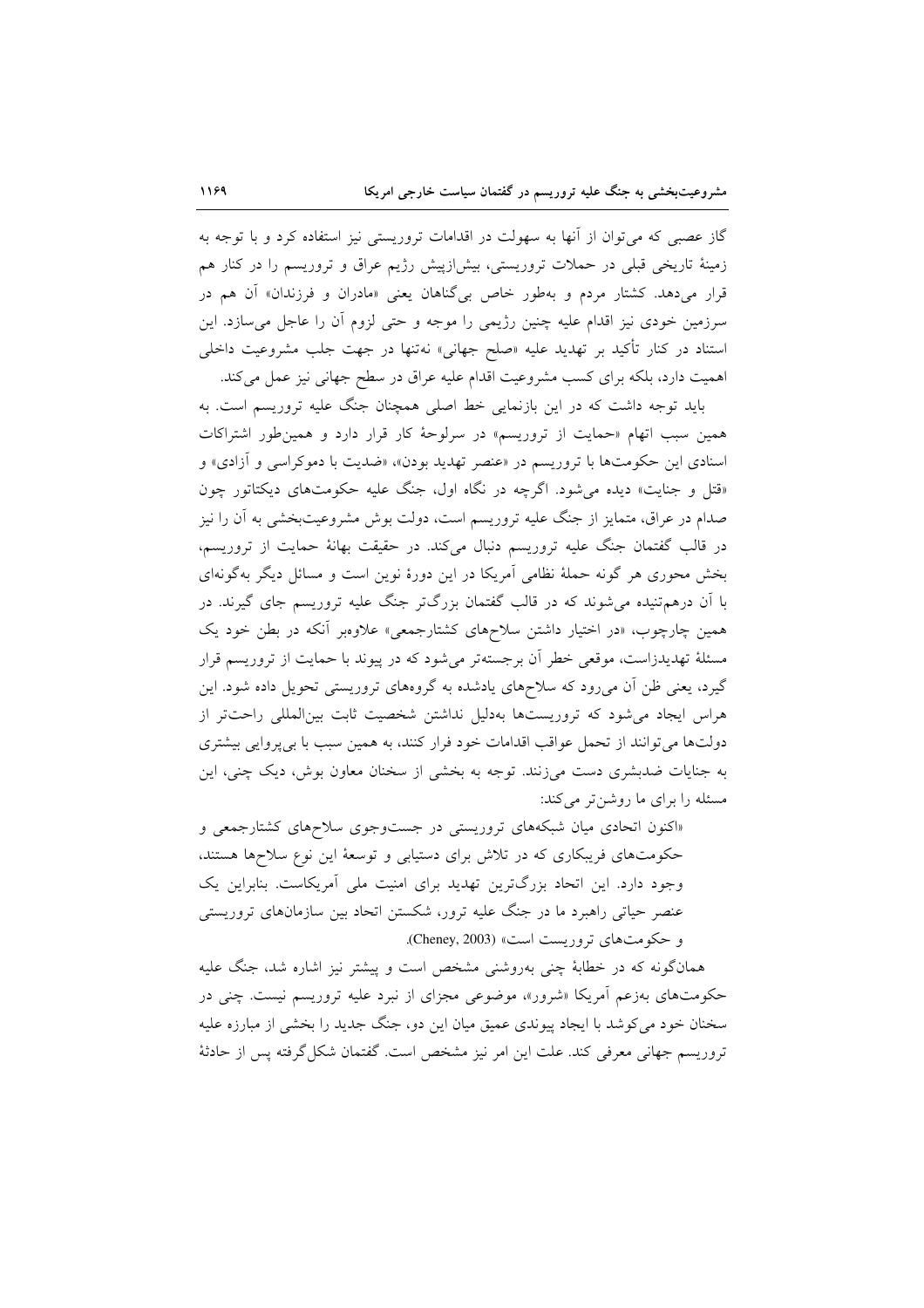یازدهم سپتامبر تنها به جنگ علیه تروریسم مشروعیت بخشیده است. پس هر نبرد جدیدی، هر اندازه هم که در ظاهر متفاوت باشد، باید در چارچوب نبرد اصلی تعریف شود و درون گفتمان جنگ عليه تروريسم مشروعيت يابد.

اما مفهوم اصلی در عبارات بوش، ابداع استعارهٔ «محور شرارت» است که بهنظر می آید، انتخاب بهدقت کلمات آن، ذهن مخاطب را باز هم بهسوی یک قیاس تاریخی سوق میدهد. واژهٔ «محور» تداعی کنندهٔ همان «دیگری دشمن» در جنگ جهانی دوم است که پیشتر بوش سعی کرده بود، با استفاده از استعارههای فاشیسم، نازیسم و پرل هاربر به آن اشاره کند. اصطلاح «دولتهای محور» در طول جنگ جهانی دوم به سه کشور آلمان، ایتالیا و ژاپن اطلاق می شد. همان تضمناتی که در بالا در سطح داخلی و بینالمللی برای دقایق و عناصر برگرفته از گفتمان جنگ دوم جهانی در خود آمریکا و در کشورهای غربی وجود دارد، در اینجا نیز تکرار می شود. به بیان دیگر، این استعارههای تاریخی خود آمریکایی و شکل گستردهٔ آن را در سطح جهان تعریف و دشمنان آن را نیز مشخص میکند.

واژهٔ شرارت نیز بهنظر می رسد از همان مفهوم خیر و شر موجود در گفتمان استثناگرایی آمریکایی به عاریت گرفته شده است. اساساً خیر و شر، ریشه در آموزههای مسیحی، بهخصوص مذهب پروتستانتیسم دارند. استفاده از این واژگان تداعیکنندهٔ مأموریت الهی «آمریکایی های خیر» در نبرد علیه «دیگریهای شر» است (برای مطالعهٔ بیشتر ر.ک: بهرامیپور، ۱۳۹۲: ۱۰۸-۱۰۲٪. البته شر در معنایی موسعتر در سطح جهان نیز معنادار میشود. اگر خیر و شر را در معنایی اخلاقی و نه دینی در نظر بگیریم، در چارچوب گفتمانی اخلاقی، از همه انتظار می رود عليه شر متحد شوند و هم پيمان آمريكا در مبارزهٔ «اخلاقي» آن باشند.

مسئلهٔ دیگری که در خطابههای بوش و چنی باید مورد توجه قرار گیرد، تأکید آنها بر «غیردموکراتیک و سرکوبگر» بودن دولتهای «شرور» و «حامی تروریسم» است. در نگاه اول ممکن است غیردموکراتیک بودن یک دولت مسئلهای داخلی بهنظر برسد که دولت آمریکا بر پايهٔ اّن نميتواند اقدامات خصمانهٔ خود عليه دولت مربوط را توجيه كند، اما در حقيقت این گونه نیست. توجه به دال بنیادین دیگری به نام «صلح دموکراتیک» در گفتمان لیبرالیسم، این معما را حل می کند.

نظریهٔ صلح دموکراتیک بهعنوان یکی از مهمترین محورهای سیاست خارجی لیبرال مطرح است. این انگاره از آنجا تقویت شده است که حکومتهای لیبرال دموکراتیک طی ۲۰۰ سال گذشته با یکدیگر نجنگیدهاند. واضع اصلی نظریهٔ صلح دموکراتیک را امانوئل کانت میدانند. کانت بر آن بود که صلح مستلزم وجود حکومتهایی مبتنی بر قوانین جمهوریخواهانه است. در چنین شرایطی با توجه به کنترل شهروندان بر حکومت و عدم تمایل آنها به ورود به بازی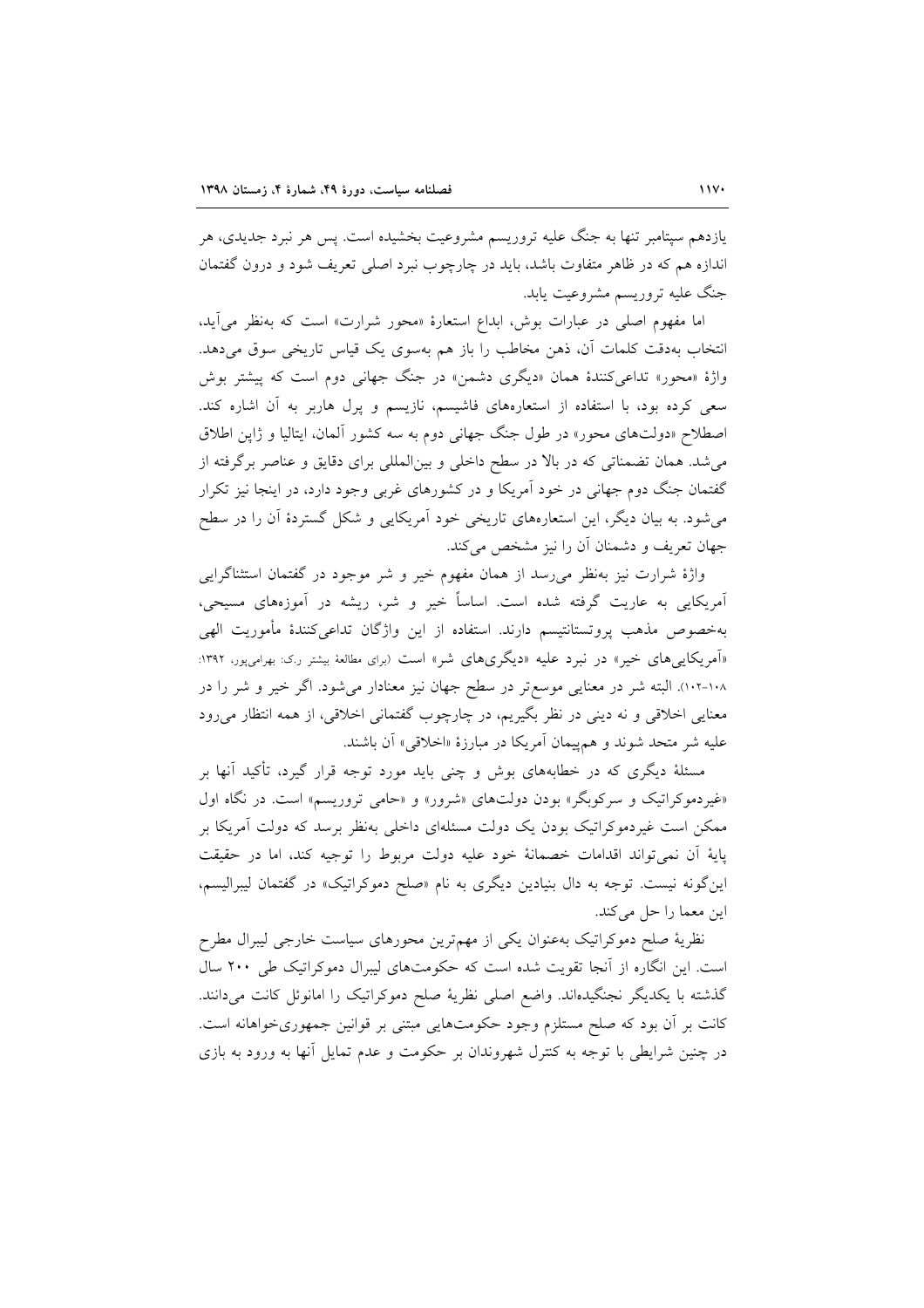پرهزینهٔ جنگ، مبادرت دولتها به جنگ منتفی است. نتیجه عبارت خواهد بود از صلح جاوید (ن که: Lepgold & Nincic, 2001; Doyle, 1986). جان مرشايعر به گرايشي در نومحافظه کاران ایالات متحده اشاره میکند که بر پایهٔ ایدهألیسم ویلسونی بر ارتقای دموکراسی در جهان تمرکز دارد. بر این اساس، ایالات متحده با صدور دموکراسی می تواند به خلق جهانی مملو از دموکراسیها کمک کند- جهانی که در آن هیچ جنگی نخواهد بود. این مرحلهای است که فرانسيس فوكوياما از آن به عنوان «پايان تاريخ» نام مي برد (Mearsheimer, 2005:3). از ميان اندیشمندان لیبرالی که از چنین تفکری حمایت میکنند، میتوان به مایکل ماندلبوم (Mandelbaum, 2002) اشاره کرد. از نظر وی ایالات متحده نباید مسئولیتهای خود را در رهبری برای حفظ نظام بین|لملل رها کند و باید به گسترش و پیشبرد صلح، دموکراسی و بازارهای آزاد همت گمارد. ماندلبوم پرهیزی ندارد که این تعهد به لیبرالیسم مستلزم سیاست بسط دموکراسی با استفاده از ابزار زور و جنگ باشد. در خطابههای مقامات دولت بوش، استفاده از نظریهٔ صلح دموکراتیک برای مشروعیتبخشی به جنگ عراق، برجسته بوده است.

به این ترتیب، با اینکه بعد از حمله به عراق بخش مهمی از توجیهات مشروعیتبخش در حمله به این کشور موضوعیت خود را از دست دادند، اما دولت بوش در جهت شروع اقدام با مجموعهای از راهبردهای گفتمانی اقدام به جنگ را ممکن، قابل فهم و معنادار ساخت و تلاش کرد به آن در پیوند با گفتمانهای هژمونیک و قدرتمند داخلی و بینالمللی مشروعیت بخشد.

### نتيجه

تلاش شد با تحلیل استعاره و تحلیل خصوصیات اسنادی در مورد خطابههای بوش، بهروشنی چگونگی مشروعیتبخشی به راهبرد جنگ علیه تروریسم در گفتمان سیاست خارجی ایالات متحده در دولت وی نشان داده شود. مشروعیتبخشی که در چارچوب گفتمانهای مسلطی چون استثناگرایی آمریکایی و لیبرالیسم و حقوق بشر جهانی انجام گرفته تا بتواند هم در سطح داخلی و هم جهانی موفق باشد. بهرهبرداری بوش از گفتمانهای مسلط یادشده در خطابههایش کاملاً مشهود است. نمود گفتمان لیبرالیسم را می توان در دغدغههای فراوان بوش در خصوص أزادى، دموكراسى، صلح و مفاهيم مختلف حقوق بشرى همانند ضديت با فقر و گرسنگی مشاهده کرد. بوش این دالهای موجود در گفتمان لیبرالیسم را نهتنها در مورد مردم آمریکا و جهان، بلکه بهطور خاص در مورد مردم کشورهای هدف بهکار برده است تا علاوبر أنکه با برانگیختن حس ترحم جهانی، سیاستهای ایالات متحده را مشروع میکند، تصویری مثبت از ایالات متحده برجای گذارد. تولید این تصویر در عین حال، گفتمان لیبرالیسم را با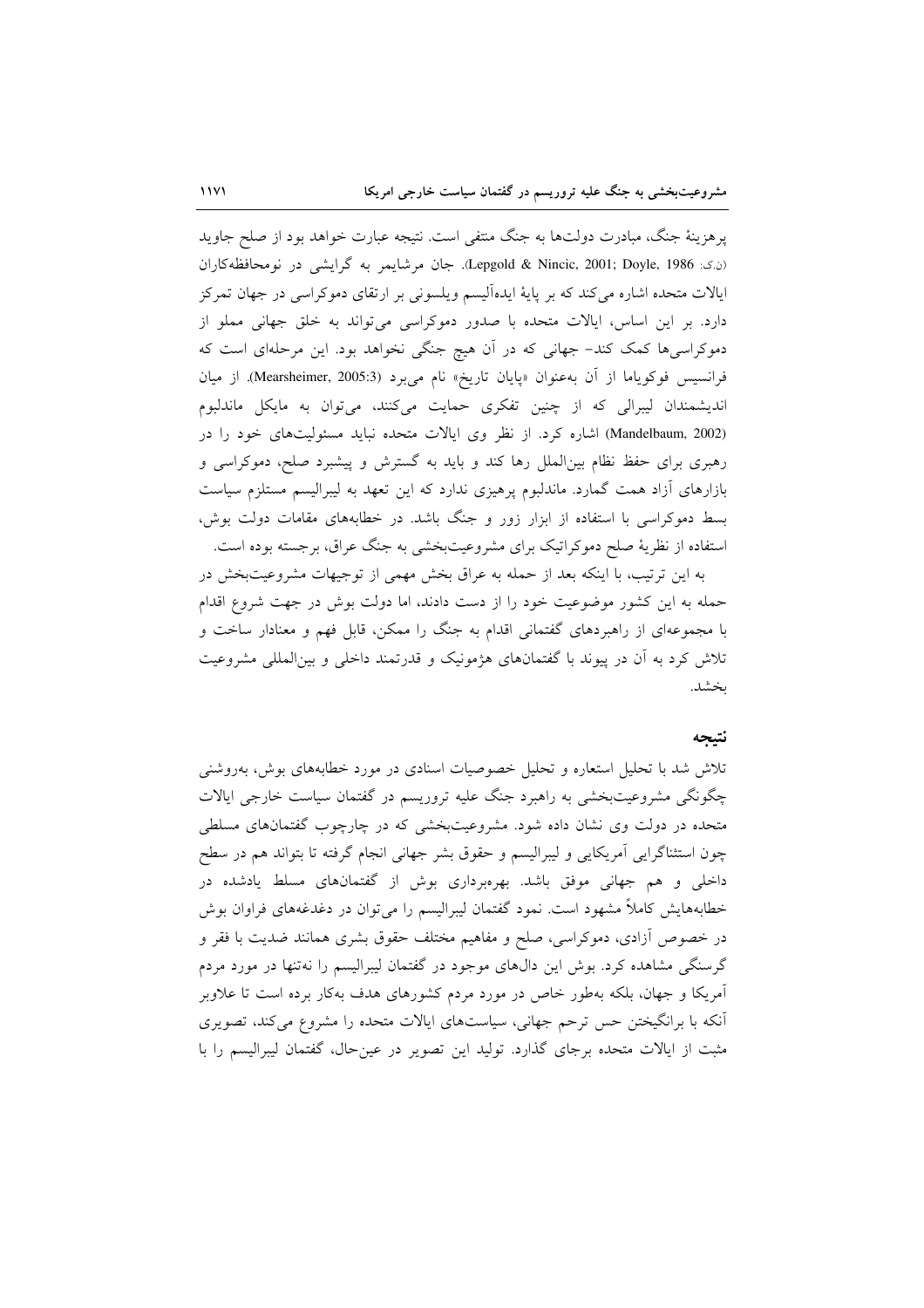گفتمان استثناگرایی آمریکایی پیوند میزند و مشروعیت داخلی را از این طریق نیز برای اَن جستوجو می کند. آمریکایی که برای حفظ و برپایی ارزش های لیبرال، پیشقدم شده است و با در دست گرفتن مجدد رهبری نیروهای «خیر» در سطح بینالمللی، مبارزهٔ جدیدی را علیه نیروهای «شر» آغاز کرده است که همراهی هم پیمانان و بهویژه سایر دولتهای لیبرال دموکراتیک را می طلبد.

حادثهٔ یازدهم سپتامبر، یک بحران است و خلأ معنایی حاصل از این بحران، این فرصت را به سیاستمداران و رسانههای آمریکایی میدهد تا در غیاب تعریفی از شرایط جدید، در چارچوب گفتمان سیاست خارجی ایالات متحده به خلق معنا بیردازند و بازتولید هویت آمريكايي را با بازنمايي جديد از خود و ديگري، ما و آنها رقم بزنند. اين مقاله از سويي نشان داد که بوش چگونه در چارچوب گفتمانهای مسلط با بهرهگیری از اسنادات متعدد، به بازنمایی از رویداد یازدهم سپتامبر و موقعیت و شرایط آمریکایی ها و جهانیان یس از آن پرداخت. این مسئله بههمراه استلزامات هویت بازتولیدشده، منافع جدیدی را برای ایالات متحده تعریف میکند و در نتیجه رویهها و سیاستهای مرتبط با جنگ علیه تروریسم را مشروع و امکانپذیر می سازد. سازههای استعارهای نیز با همین هدف پر کردن خلأ معنایی ایجادشده بهکار گرفته شدهاند. نشان داده شد که چگونه مفصل بندی دالهای بنیادینی از درون دو گفتمان جنگ جهانی دوم و جنگ سرد، تعریف شرایط جدید را برای بوش تسهیل کرده است. بدینترتیب با انتقال معانی از تجارب آشنایی چون جنگ جهانی دوم و جنگ سرد، درون تجربهٔ ناأشنای جنگ علیه تروریسم، انجام رویهها و راهبردهای تجربهشده همانند بین الملل گرایی برای دولت ایالات متحده امکان پذیر می شود.

همانطور که اشاره شد، شناخت راهبردهای مشروعیتبخشی مسئلهای مهم برای مخاطبان گفتمان سیاسی است. شاید بتوان گفت شکل دادن به افکار عمومی توسط سیاستمداران و رسانهها نتيجهٔ ناآگاهي مردم از چنين تكنيكهايي است. البته همانگونه كه انتمن ٰ نشان میدهد، بهدلیل تکثر روایات و قالببندیها همیشه در مشروعیت یابی کامل با شکست مواجه می شوند. ارزیابی میزان توفیق راهبردهای گفتمانی اتخاذشده در «جنگ علیه ترور» می تواند موضوع پژوهشی تکمیل کنندهٔ این اثر باشد.

# منابع و مآخذ الف) فارسى

۱. بهرامیپور، فاطمه (۱۳۹۲). «برساخته شدن ایران بهعنوان دیگری دشمن در گفتمان رسانهای ایالات متحده»، پایاننامهٔ مقطع کارشناسی ارشد رشتهٔ روابط بین|لملل، دانشکدهٔ حقوق و علوم سیاسی، دانشگاه تهران.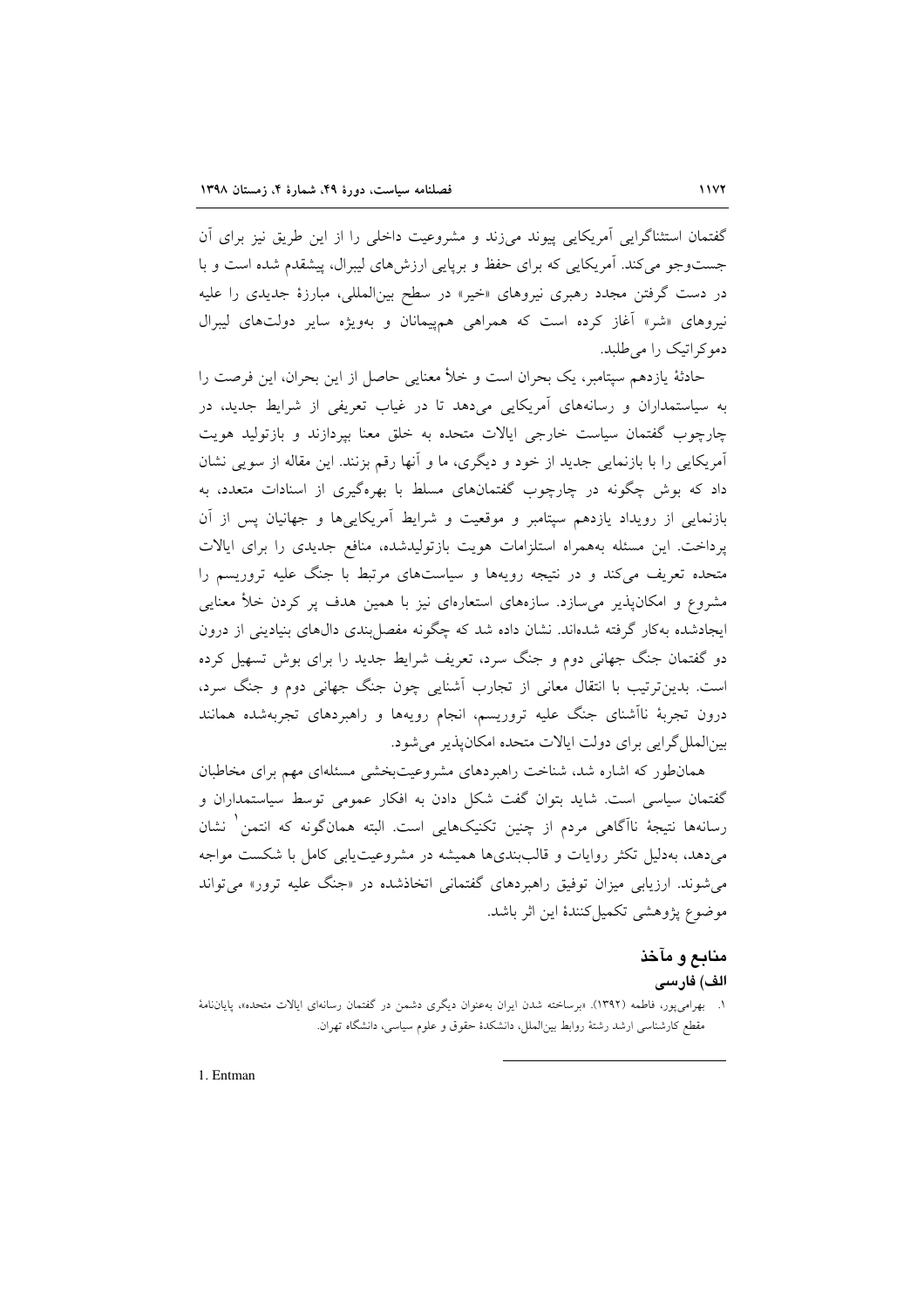- ۲. جنکینز، ریچارد (۱۳۹۱). هویت اجتماعی، تهران: پردیس دانش.
- ۳. سلطانی، سید علی اصغر (۱۳۸۴). قدرت، گفتمان و زبان. سازوکارهای جریان قدرت در جمهوری اسلامی ایران، تهران: نشر ني.
	- ۴. سلطانی، سید علی|صغر (۱۳۸۷). قدرت، گفتمان و زبان. تهران: نشر نبی.
- ۵. گاریو، اچ<sub>.</sub> فردریک (۱۳۸۷). **تروریسم دولتی و ایالات متحدهٔ آمریکا**، ترجمهٔ رضا محمودی فقیهی، تهران: دفتر مطالعات بين المللي مبارزه با تروريسم.
- ۶. محمودی، محسن؛ و گودرزی، سهیل (۱۳۹۱). «سیاست نرمافزاری ایالات متحده در خاورمیانه، مقایسهٔ جورج بوش و .<br>باراک اوباما»، فصلنامهٔ **سیاست خارجی**، سال بیستوششم، ش ۲، ص ۴۵۱–۴۳۷.
	- ۷. مشیرزاده، حمیرا (۱۳۹۳). **تحول در نظریههای روابط بینالملل**، تهران: سمت.
	- ٨ ---------- (١٣٩٧). مباني نظري تبيين و تحليل سياست خارجي، تهران: سمت.
	- ۹. منفرد، سید قاسم (۱۳۹۲). **سیاست خارجی آمریکا در دوران اوباما**، تهران: پژوهشگاه تحقیقات راهبردی.
- ۱۰. میلیکن، جنیفر (۱۳۸۵). «مطالعهٔ گفتمان در روابط بین|لملل: نقد پژوهش و روش» ترجمهٔ حمیرا مشیرزاده، **پژوهش** حقوق و سیاست، سال هشتم، ش ٢١.
- ١١. ون دايک، تئون اى (١٣٨٩). مطالعاتى در تحليل گفتمان، از دستور متن تا گفتمان كاوى انتقادى، ترجمهٔ گروه مترجمان، تهران: دفتر مطالعات و توسعهٔ رسانهها.
	- ۱۲. یورگنسن، ماریان؛ و فیلیپس، لوئیز (۱۳۸۹). <mark>نظریه و روش در تحلیل گفتمان</mark>، ترجمهٔ هادی جلیلی، تهران: نشر ن<sub>و،</sub>.

ب) خارجي

- 13. Abid, R. Z., & Manan, S. A. (2017). "Constructing the "Self" and the "Other" in Bush's Political Discourse before and after the Iraq War (2002–2008)", Journal of Language and Politics, 15(6), pp: 710-726.<br>14. Bruner, M. S. (1989). "Symbolic Uses of the Berlin Wall, 1961–1989", Communication
- **Quarterly**, 37(4), pp: 319-328.<br>Bush, G. W. (2002a).
- $15$ State of the Union Address. available at: https://millercenter.org/the-presidency/presidential-speeches/january-29-2002-stateunion-address (last access:  $21/05/2017$ ).
- (2002b) Remarks by the President on Iraq. available at: 16 https://georgewbush-whitehouse.archives.gov/news/releases/2002/10/20021007-8.html (last access: 21/05/2017).
- 17  $\ldots$  $\ldots$  $\ldots$  $\ldots$  $\ldots$  $\ldots$  (2003a). Address to the Nation on Iraq. available  $at^{\circ}$ http://millercenter.org/president/gwbush/speeches/address-to-the-nation-on-iraq (last access: 21/05/2017).
- 18. ------------------ (2003b). Address on the Start of the Iraq War. available at: https://millercenter.org/the-presidency/presidential-speeches/march-20-2003-addressstart-iraq-war (last access: 21/05/2017).
- 19 releases/2003/05/20030531-3.html (last access: 21/05/2017).
- 20. Chouliaraki, L. (2005). "Introduction: The Soft Power of War Legitimacy and Community in Iraq War Discourses", Journal of Language and Politics  $4(1)$ , pp:  $1-10$ .
- 21. Chaban, N., Bain, J., & Stats, K. (2007). "Under Construction: Images of the Enlarging EU in the Australasian News Media", Critical Approaches to Discourse Analysis across Disciplines, 1(2), pp: 79-95.
- 22. Cheney, R. (2003). Remarks to the Heritage Foundation, The Ronald Reagan Building Washington, DC. available at: http://www.acronym.org.uk/old/archive/docs/ 0305/doc02. htm (last access: 21/05/2017).